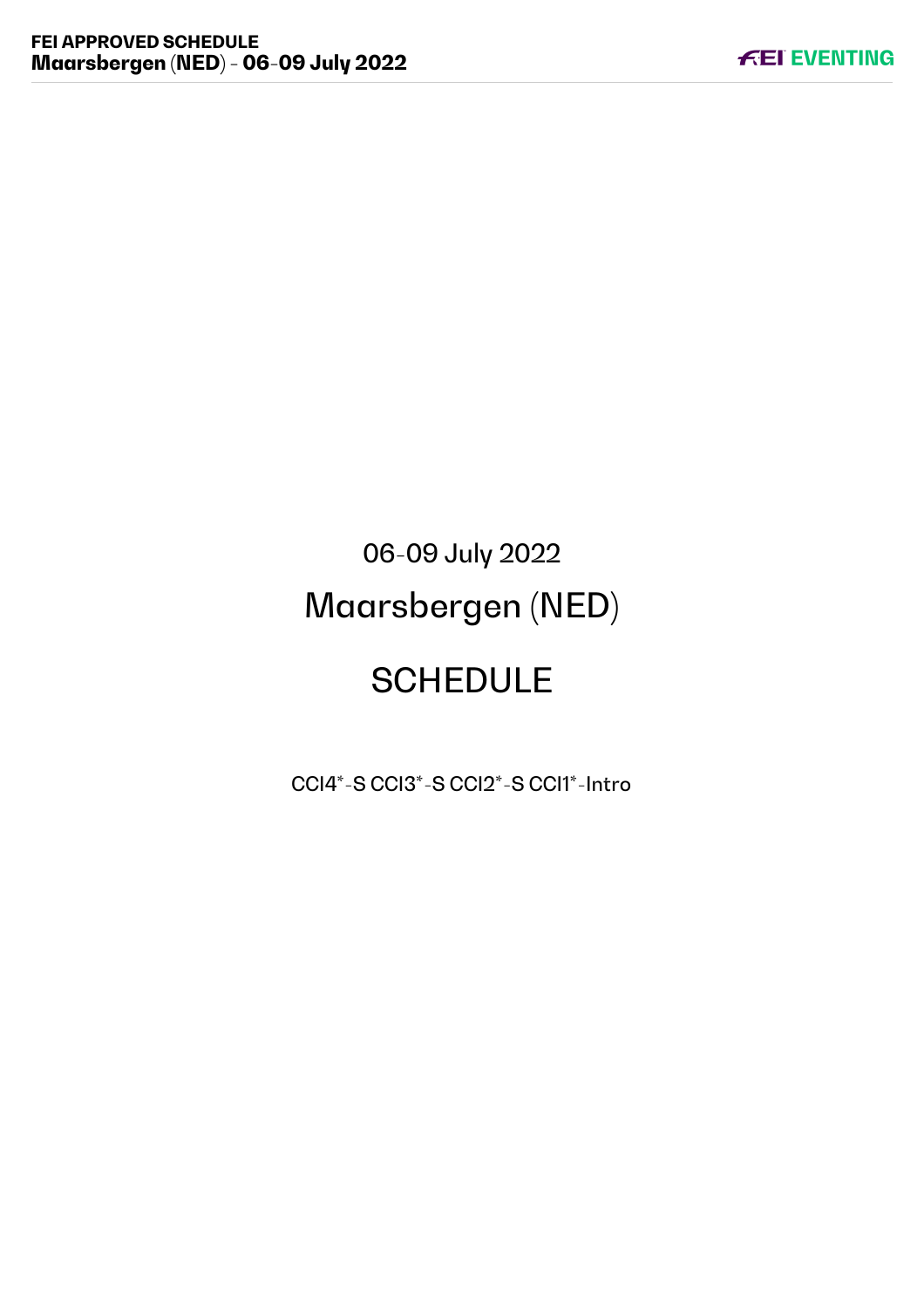# **I. DENOMINATION OF THE EVENT**

| Venue:                   | Maarsbergen              |           | NF:                      | <b>NED</b> |
|--------------------------|--------------------------|-----------|--------------------------|------------|
| Date:                    | 06/07/2022 to 09/07/2022 |           |                          |            |
| <b>Event Categories:</b> |                          |           |                          |            |
| $CCI4*-S$                | CCI3 <sup>*</sup> -S     | $CCI2*-S$ | CCI1 <sup>*</sup> -Intro |            |

# **II. GENERAL CONDITIONS**

- FEI Statutes, 24th edition, effective 17 November 2021
- FEI General Regulations, 24th edition, effective 1st January 2020, updates effective 1st January 2022
- FEI Veterinary Regulations, 14th edition, effective 1 January 2018, updates effective 1st January 2022
- FEI Eventing Rules and its Annexes, 25th edition, effective 1st January 2020, updates effective 1st January 2022
- Equine Anti-Doping and Controlled Medication Regulations (EADCMR), 3rd Edition, effective 1st January 2021
- FEI Anti-Doping Rules for Human Athletes (ADRHA), based upon the 2021 WADA Code, effective 1st January 2021
- The FEI Policy for Enhanced Competition Safety during the Covid-19 Pandemic, effective as of 1 July 2020 and until further notice
- All subsequent published revisions/updates, the provisions of which will take precedence.

THE ANNEXE(S) IS/ARE PART OF THIS APPROVED AND SIGNED SCHEDULE AND MUST BE DISTRIBUTED TO ALL OFFICIALS AND NFs AND IS AVAILABLE TO OTHERS UPON REQUEST

Approved by the FEI, Lausanne, on 02 June 2022 (V1)

voorme

Catrin Norinder FEI Director Eventing and Olympic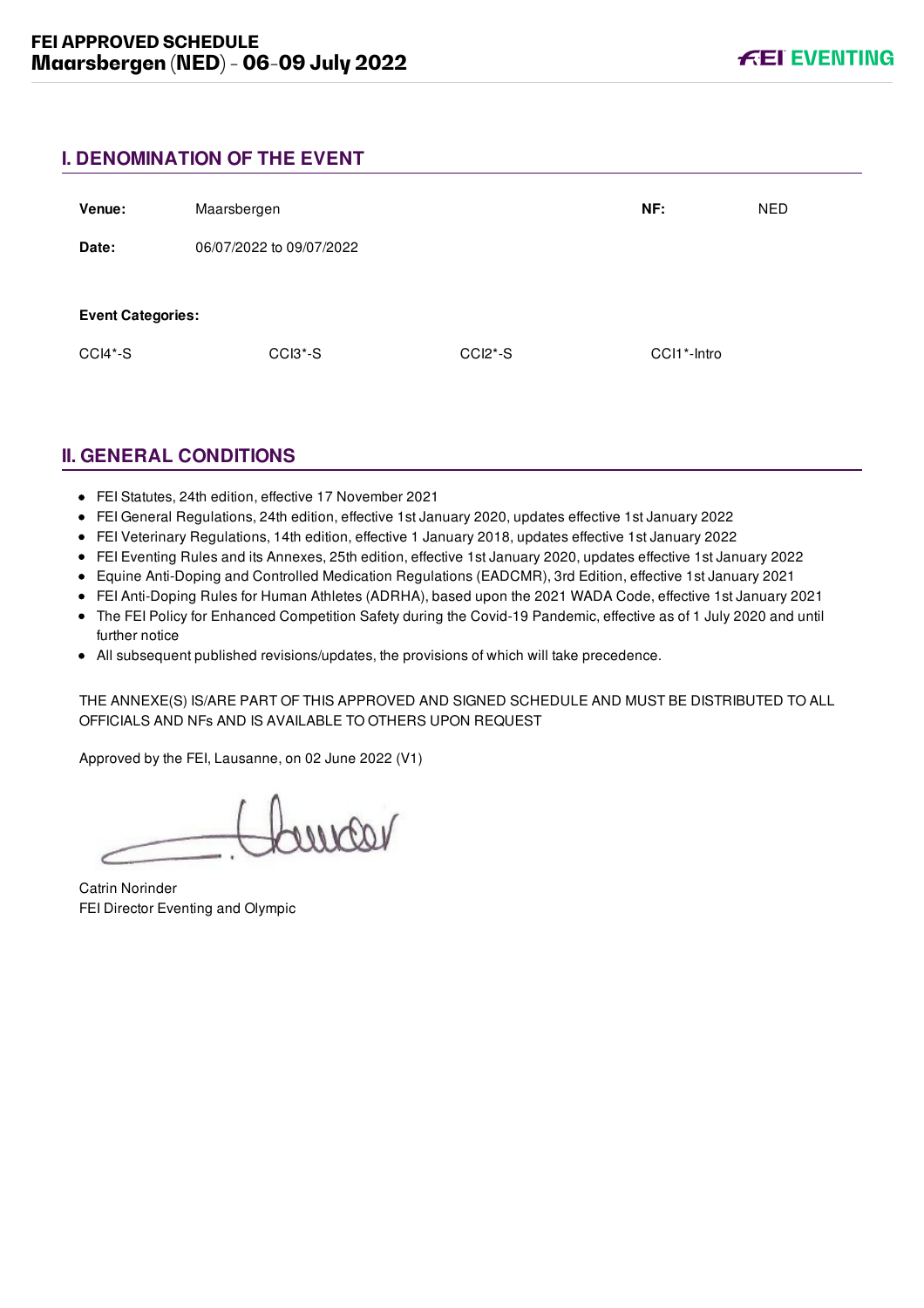# **Table of Contents**

| III. THE FEI CODE OF CONDUCT FOR THE WELFARE OF THE HORSE  4 |
|--------------------------------------------------------------|
|                                                              |
|                                                              |
|                                                              |
|                                                              |
|                                                              |
|                                                              |
|                                                              |
|                                                              |
|                                                              |
|                                                              |
|                                                              |
|                                                              |
|                                                              |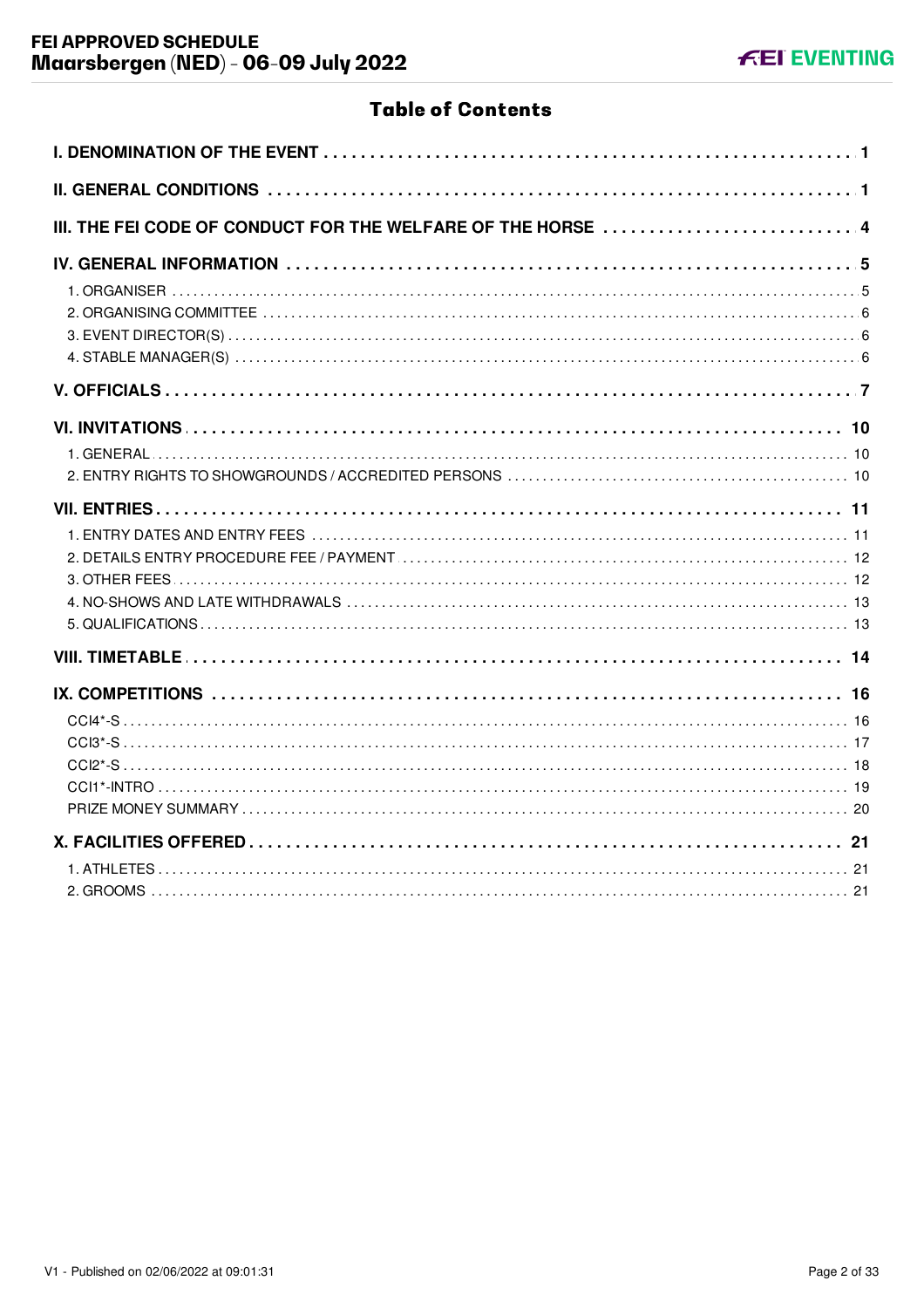| XI. LOGISTICAL, ADMINISTRATIVE AND TECHNICAL INFORMATION  22                        |  |
|-------------------------------------------------------------------------------------|--|
|                                                                                     |  |
|                                                                                     |  |
|                                                                                     |  |
|                                                                                     |  |
|                                                                                     |  |
|                                                                                     |  |
|                                                                                     |  |
|                                                                                     |  |
|                                                                                     |  |
|                                                                                     |  |
|                                                                                     |  |
|                                                                                     |  |
| 13. LOCAL TRANSPORTATION & ARRANGEMENTS FROM HOTEL TO SHOWGROUNDS  24               |  |
|                                                                                     |  |
|                                                                                     |  |
|                                                                                     |  |
|                                                                                     |  |
|                                                                                     |  |
|                                                                                     |  |
|                                                                                     |  |
|                                                                                     |  |
|                                                                                     |  |
|                                                                                     |  |
|                                                                                     |  |
| 7.2 VACCINATIONS - EQUINE INFLUENZA (FEI VETERINARY REGULATIONS ARTICLE 1003)  26   |  |
|                                                                                     |  |
| 7.4 HORSE INSPECTIONS (FEI VETERINARY REGULATIONS ARTICLES 1034-1042)  27           |  |
| 7.5 LIMB SENSITIVITY EXAMINATION (FEI VETERINARY REGULATIONS ARTICLE 1048-1053)  27 |  |
| 8. EQUINE ANTI-DOPING AND CONTROLLED MEDICATION PROGRAMME (EADCMP)  27              |  |
| 27                                                                                  |  |
| 8.2 ELECTIVE TESTING (FEI VETERINARY REGULATIONS ARTICLES 1057 AND 1058)  27        |  |
|                                                                                     |  |
|                                                                                     |  |
|                                                                                     |  |
| 1. THE FEI POLICY FOR ENHANCED COMPETITION SAFETY DURING THE COVID-19 PANDEMIC  29  |  |
|                                                                                     |  |
|                                                                                     |  |
|                                                                                     |  |
|                                                                                     |  |
|                                                                                     |  |
|                                                                                     |  |
|                                                                                     |  |
|                                                                                     |  |
|                                                                                     |  |
|                                                                                     |  |
|                                                                                     |  |
|                                                                                     |  |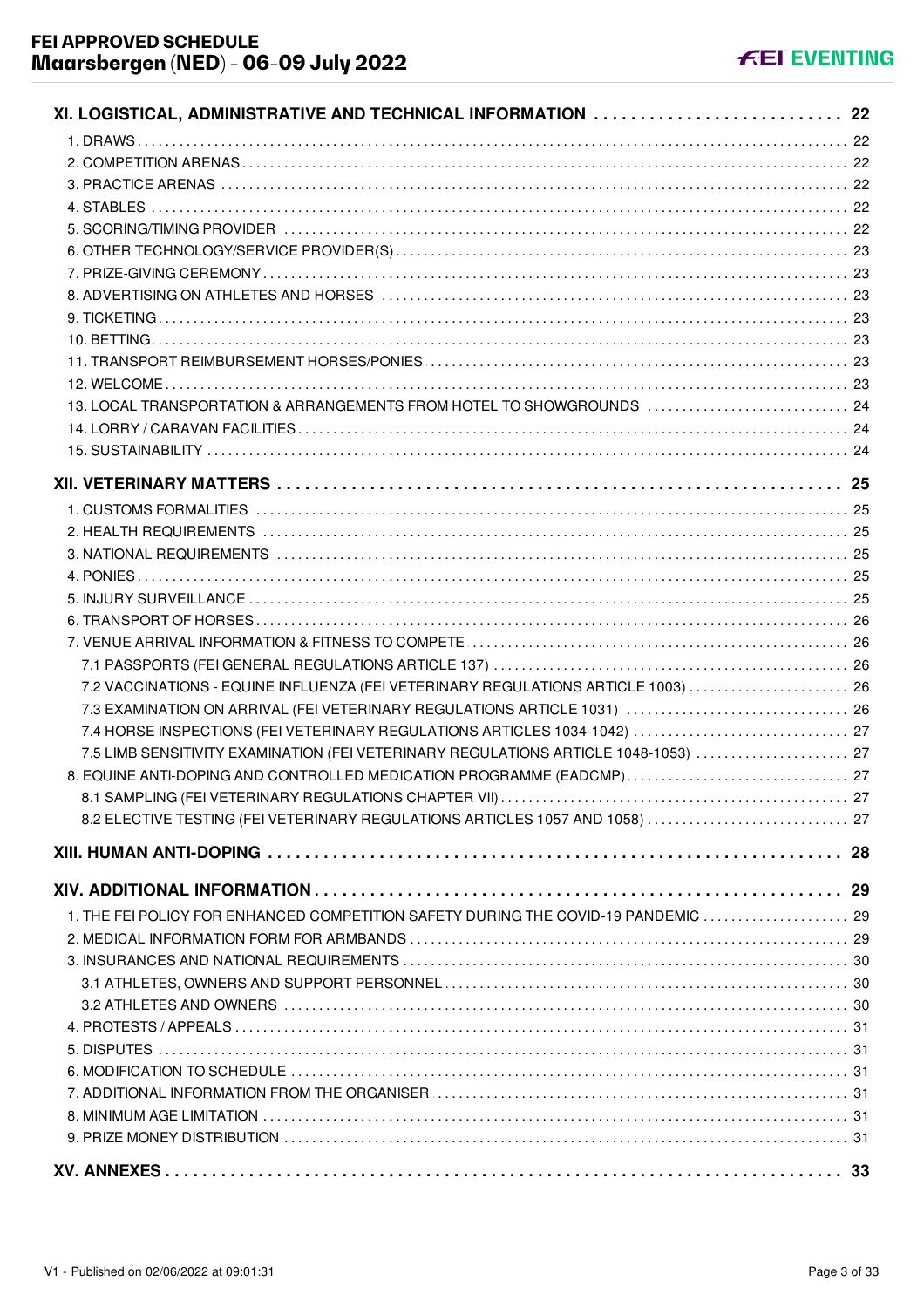# <span id="page-4-0"></span>**III. THE FEI CODE OF CONDUCT FOR THE WELFARE OF THE HORSE**

The Fédération Equestre Internationale (FEI) expects all those involved in international equestrian sport to adhere to the FEI's Code of Conduct and to acknowledge and accept that at all times the welfare of the horse must be paramount and must never be subordinated to competitive or commercial influences.

- 1. At all stages during the preparation and training of competition horses, welfare must take precedence over all other demands. This includes good horse management, training methods, farriery and tack, and transportation.
- 2. Horses and Athletes must be fit, competent and in good health before they are allowed to compete. This encompasses medication use, surgical procedures that threaten welfare or safety, pregnancy in mares and the misuse of aids.
- 3. Events must not prejudice horse welfare. This involves paying careful attention to the competition areas, ground surfaces, weather conditions, stabling, site safety and fitness of the horse for onward travel after the event.
- 4. Every effort must be made to ensure that horses receive proper attention after they have competed and that they are treated humanely when their competition careers are over. This covers proper veterinary care, competition injuries, euthanasia and retirement.
- 5. The FEI urges all involved with the sport to attain the highest levels of education in their areas of expertise.

The Long version of this Code can be obtained from the Fédération Equestre Internationale, HM King Hussein I Building, Chemin de la Joliette 8, 1006 Lausanne, Switzerland. Telephone: +41 21 310 47 47. The Code is available in English. The Code is also available on the FEI's website:<https://inside.fei.org/fei/regulations/general-rules>.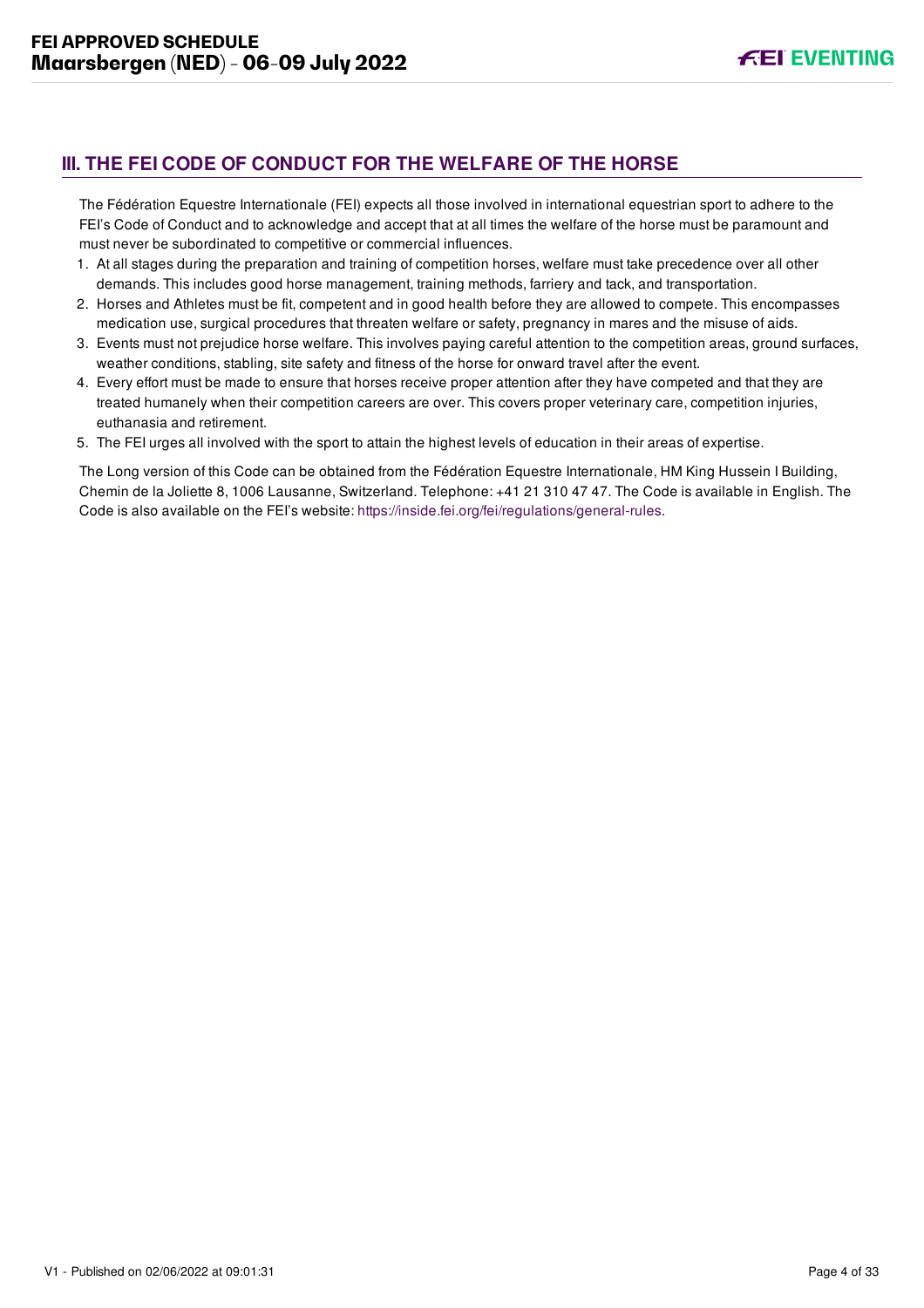# <span id="page-5-0"></span>**IV. GENERAL INFORMATION**

# <span id="page-5-1"></span>**1. ORGANISER**

| Name:    | Maarsbergen Horse Trials                              |
|----------|-------------------------------------------------------|
| Address: | Maarnsegrindweg 30<br>3953 LW Maarsbergen Netherlands |
| Phone:   | 0343 431218                                           |
| Fax:     |                                                       |
| Email:   | contact@maarsbergenhorsetrials.nl                     |
| Website: | www.maarsbergenhorsetrials.nl                         |

#### **Showground contact details**

| Venue name: | Maarsbergen                                           |
|-------------|-------------------------------------------------------|
| Address:    | Maarnsegrindweg 30<br>3953 LW Maarsbergen Netherlands |

#### **Phone:**

**GPS Coordinates:** Lat: 52.04562, Long: 5.40141



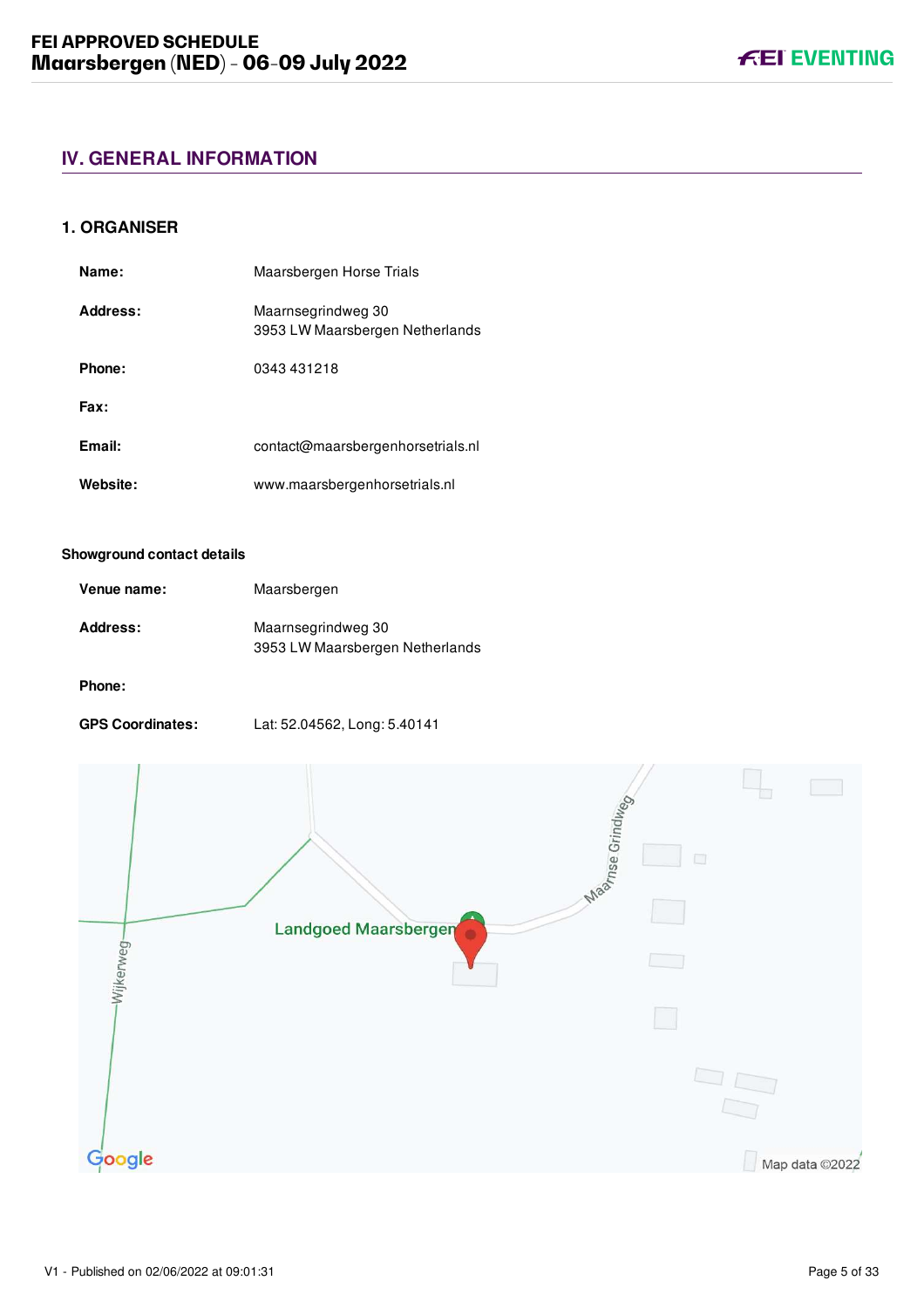# <span id="page-6-0"></span>**2. ORGANISING COMMITTEE**

| <b>Show Secretary</b>         | Margiten Judy SCHEP  |  |
|-------------------------------|----------------------|--|
| <b>President of the Event</b> | Maurits VAN DER GOES |  |
| <b>Press Officer</b>          | Marloes POLMAN       |  |

# <span id="page-6-1"></span>**3. EVENT DIRECTOR(S)**

- **Name:** Maurits VAN DER GOES
- **Address:** 3953 LW Maarsbergen Netherlands

# <span id="page-6-2"></span>**4. STABLE MANAGER(S)**

**Name:** Nadine MULDER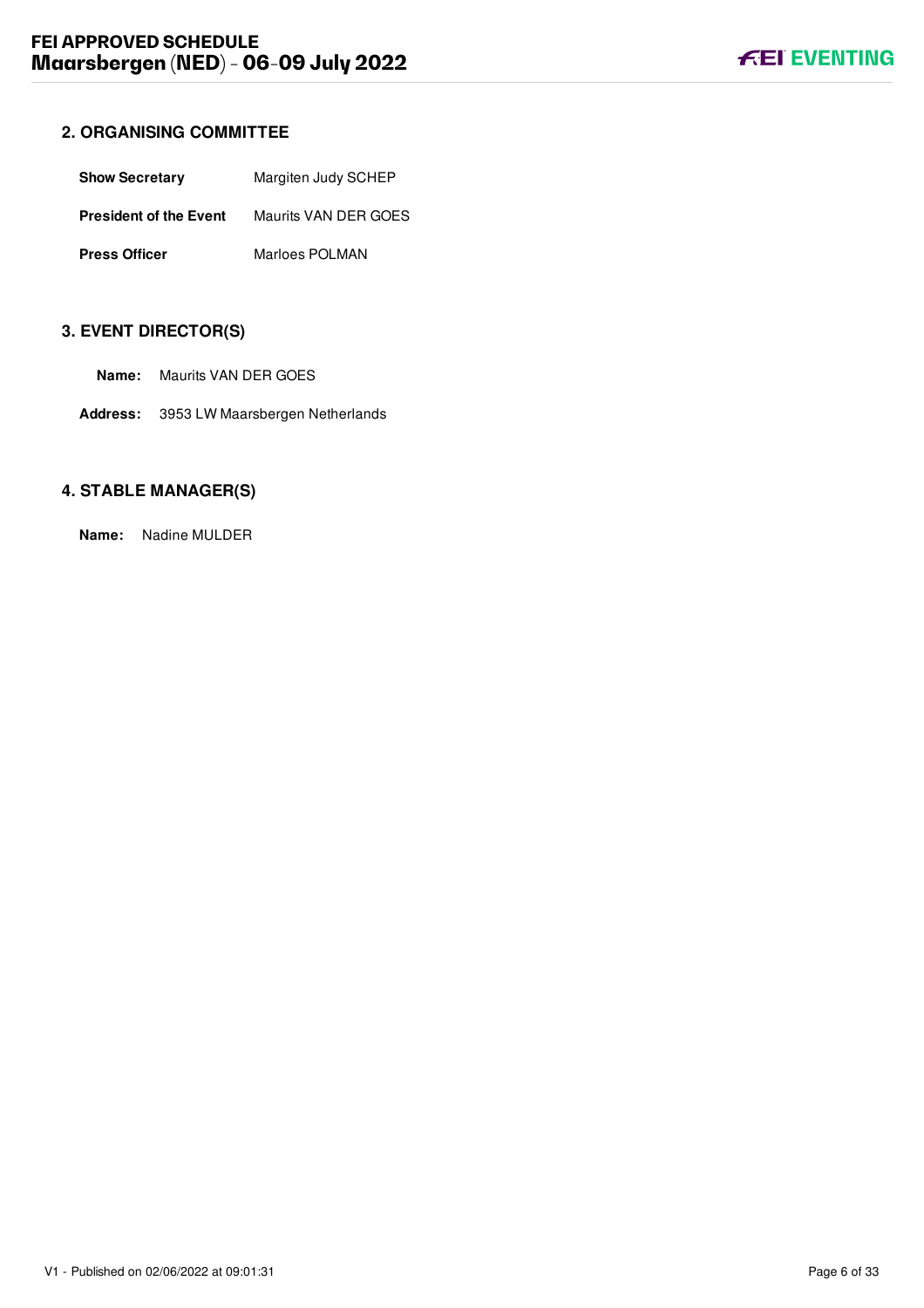# <span id="page-7-0"></span>**V. OFFICIALS**

**Please note that the schedule has been approved under the provision that all appointed Officials have successfully passed the online FEI Competency Evaluation Test and that as of 1st July 2022, the appointed VSM fulfils the requirement of being listed as Level 1 Official Veterinarian before the start of the event.** 

**At least one Permitted Treating Vet must be appointed for every 200 horses at the venue (Veterinary regulations, art. 1007).**

| <b>Assignment</b>                | Name / FEI ID                       | <b>NF</b>  | <b>Function</b>  | <b>Events</b> |
|----------------------------------|-------------------------------------|------------|------------------|---------------|
| 1. Ground Jury                   |                                     |            |                  |               |
| <b>CCI4*-S</b>                   |                                     |            |                  |               |
| <b>Ground Jury President</b>     | <b>Andrew BENNIE</b><br>10003589    | <b>NZL</b> | Judge (3)        |               |
| <b>Ground Jury Member</b>        | <b>Rene VAN DER LOO</b><br>10119570 | <b>NED</b> | Judge (2)        |               |
| <b>Jumping Judge</b>             | <b>Cornelese ADI</b><br>10239965    | <b>NED</b> | Judge (National) |               |
| CCI <sub>3</sub> *-S             |                                     |            |                  |               |
| <b>Ground Jury President</b>     | <b>Merel SCHURINK</b><br>10020165   | <b>NED</b> | Judge (3)        |               |
| <b>Ground Jury Member</b>        | <b>Elizabeth WINTER</b><br>10007613 | <b>GBR</b> | Judge (2)        |               |
| <b>Jumping Judge</b>             | <b>Cornelese ADI</b><br>10239965    | <b>NED</b> | Judge (National) |               |
| <b>CCI2*-S</b>                   |                                     |            |                  |               |
| <b>Ground Jury President</b>     | Sonja THEIS<br>10059486             | <b>GER</b> | Judge (2)        |               |
| <b>Jumping Judge</b>             | <b>Cornelese ADI</b><br>10239965    | <b>NED</b> | Judge (National) |               |
| <b>Additional Dressage Judge</b> | <b>Annelies TERRA</b><br>10234774   | <b>NED</b> | Judge (National) |               |
| CCI1*-Intro                      |                                     |            |                  |               |
| <b>Ground Jury President</b>     | <b>Sandra BAKKER</b><br>10119566    | <b>NED</b> | Judge (2)        |               |
| <b>Jumping Judge</b>             | <b>Cornelese ADI</b><br>10239965    | <b>NED</b> | Judge (National) |               |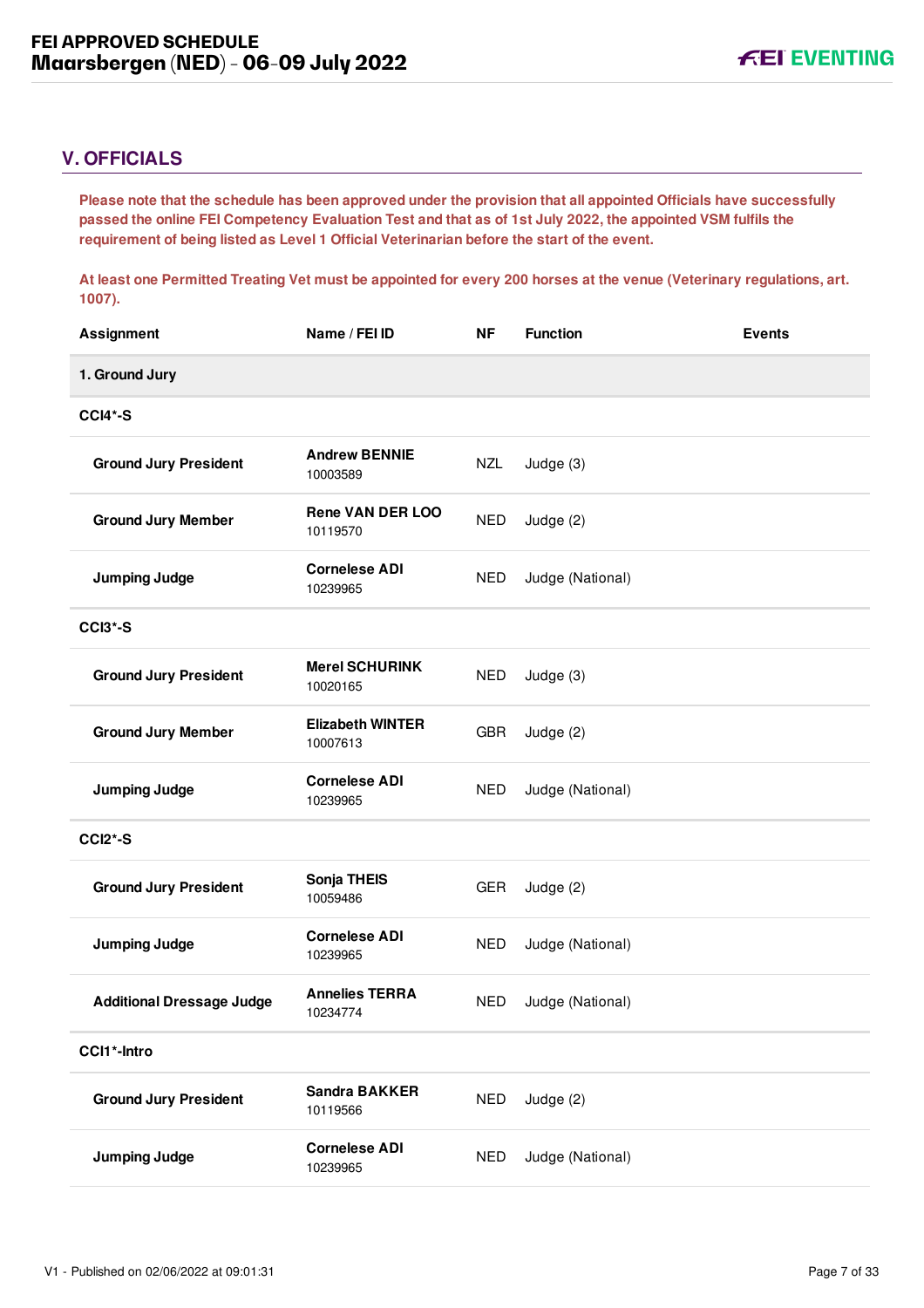# **FEI APPROVED SCHEDULE Maarsbergen (NED) - 06-09 July 2022**

| <b>Assignment</b>                                     | Name / FEI ID                               | <b>NF</b>  | <b>Function</b>                        | <b>Events</b>            |
|-------------------------------------------------------|---------------------------------------------|------------|----------------------------------------|--------------------------|
| <b>Additional Dressage Judge</b>                      | <b>Henry ALBERTUS</b><br>10220086           | <b>NED</b> | Judge (National)                       |                          |
| 2. Technical Delegate                                 |                                             |            |                                        |                          |
| <b>Technical Delegate</b>                             | <b>Mathias OTTO-ERLEY</b><br>10052716       | <b>GER</b> | Technical delegate (3)                 | CCI4*-S, CCI2*-S         |
| <b>Technical Delegate</b>                             | <b>Rob JANSSEN</b><br>10098714              | <b>NED</b> | Technical delegate (2)                 | CCI3*-S, CCI1*-<br>Intro |
| <b>Assistant Technical Delegate</b>                   | <b>Rob JANSSEN</b><br>10098714              | <b>NED</b> | Technical delegate (2)                 | CCI4*-S                  |
| 3. Course Designer                                    |                                             |            |                                        |                          |
| <b>Cross Country Course</b><br><b>Designer</b>        | <b>Eric WINTER</b><br>10004096              | <b>GBR</b> | Course designer (3)                    | <b>All Events</b>        |
| <b>Jumping Course Designer</b>                        | Kris GELDER, VAN<br>10052097                | <b>NED</b> | Course designer (3)                    | <b>All Events</b>        |
| 4. Chief Steward                                      |                                             |            |                                        |                          |
| <b>Chief Steward</b>                                  | <b>Hans VELLENGA</b><br>10092092            | <b>NED</b> | Steward (3)                            | <b>All Events</b>        |
| <b>5. Assistant Stewards</b>                          |                                             |            |                                        |                          |
| <b>Assistant Steward</b>                              | <b>Ingeborg LAPIEN</b><br>10075715          | <b>NED</b> | Steward (1)                            | All Events               |
| <b>Assistant Steward</b>                              | <b>Jennifer KEJA</b><br>10164282            | <b>NED</b> | Steward (1)                            | <b>All Events</b>        |
| <b>Assistant Steward</b>                              | <b>Hans HESTER</b><br>10248055              | <b>NED</b> | Steward (National)                     | All Events               |
| 6. FEI Veterinary Delegate                            |                                             |            |                                        |                          |
| <b>Veterinary Delegate</b>                            | Ben T. H. M.<br><b>HORSMANS</b><br>10049450 | NED        | Official Veterinarian (3)              | All Events               |
| 7. Veterinary Service Manager & Treating Veterinarian |                                             |            |                                        |                          |
| <b>Veterinary Service Manager</b><br>(VSM)            | <b>Gertjan DEN HEIJER</b><br>10106076       | <b>NED</b> | FEI Permitted Treating<br>Veterinarian | All Events               |
| <b>Treating Veterinarian</b>                          | <b>Gertjan DEN HEIJER</b><br>10106076       | <b>NED</b> | FEI Permitted Treating<br>Veterinarian | <b>All Events</b>        |
|                                                       |                                             |            |                                        |                          |

**8. Chief Medical Officer & Medical Services**

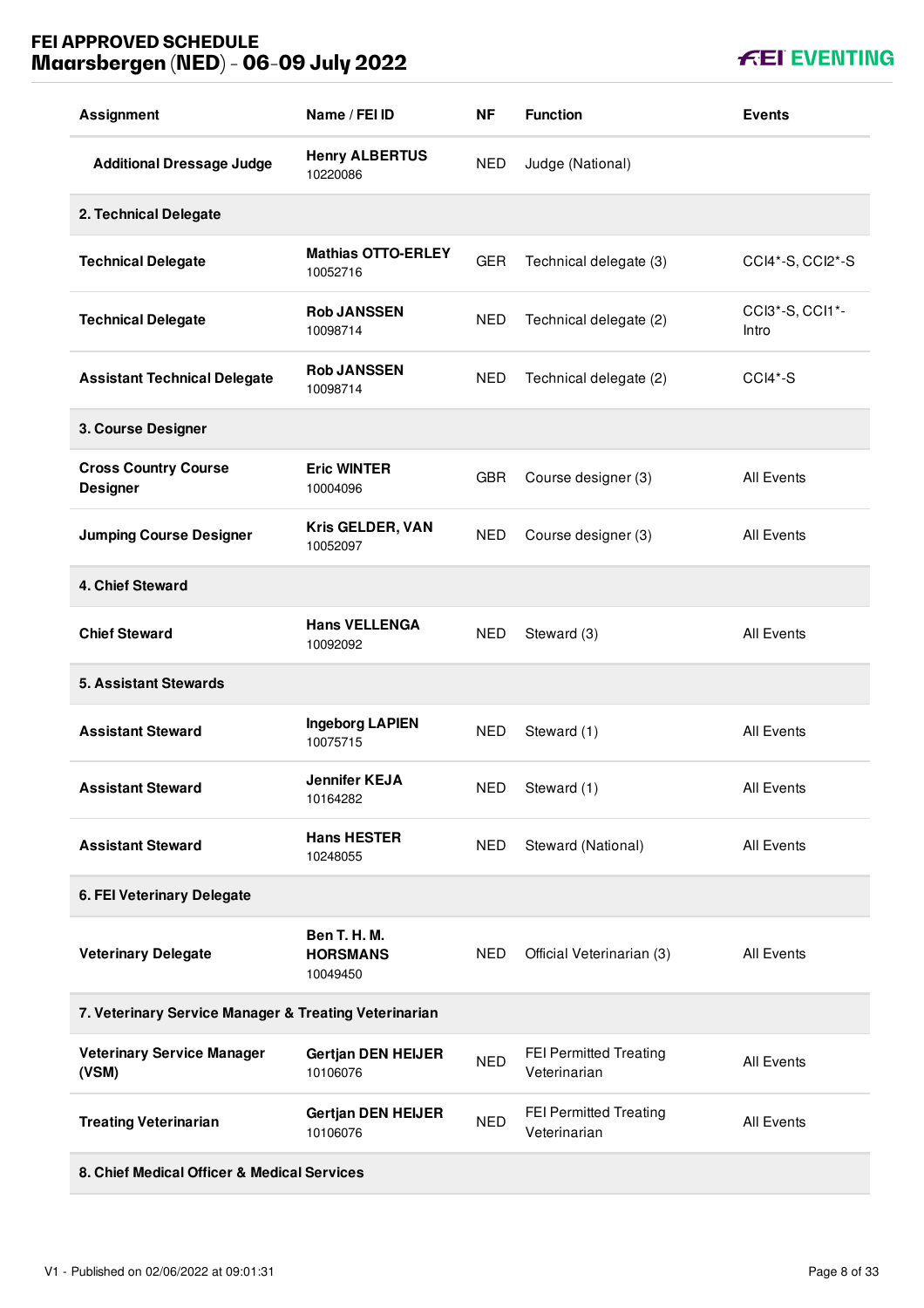# **FEI APPROVED SCHEDULE Maarsbergen (NED) - 06-09 July 2022**

# **KEI EVENTING**

| <b>Assignment</b>            | Name / FEI ID                                           | <b>NF</b>  | <b>Function</b> | <b>Events</b>     |
|------------------------------|---------------------------------------------------------|------------|-----------------|-------------------|
| <b>Chief Medical Officer</b> | <b>Joost KARTMAN</b><br>10217862<br>Phone: +31654992350 | <b>NED</b> |                 | <b>All Events</b> |
| <b>Medical Services</b>      | <b>AES MEDICAL</b><br><b>SUPPORT</b><br>30000078        | <b>NED</b> | Corporation     | All Events        |
| 9. Farrier                   |                                                         |            |                 |                   |
| <b>Farrier</b>               | <b>Harry VAN TRA</b><br>10238551<br>Phone: 0622245434   |            |                 | <b>All Events</b> |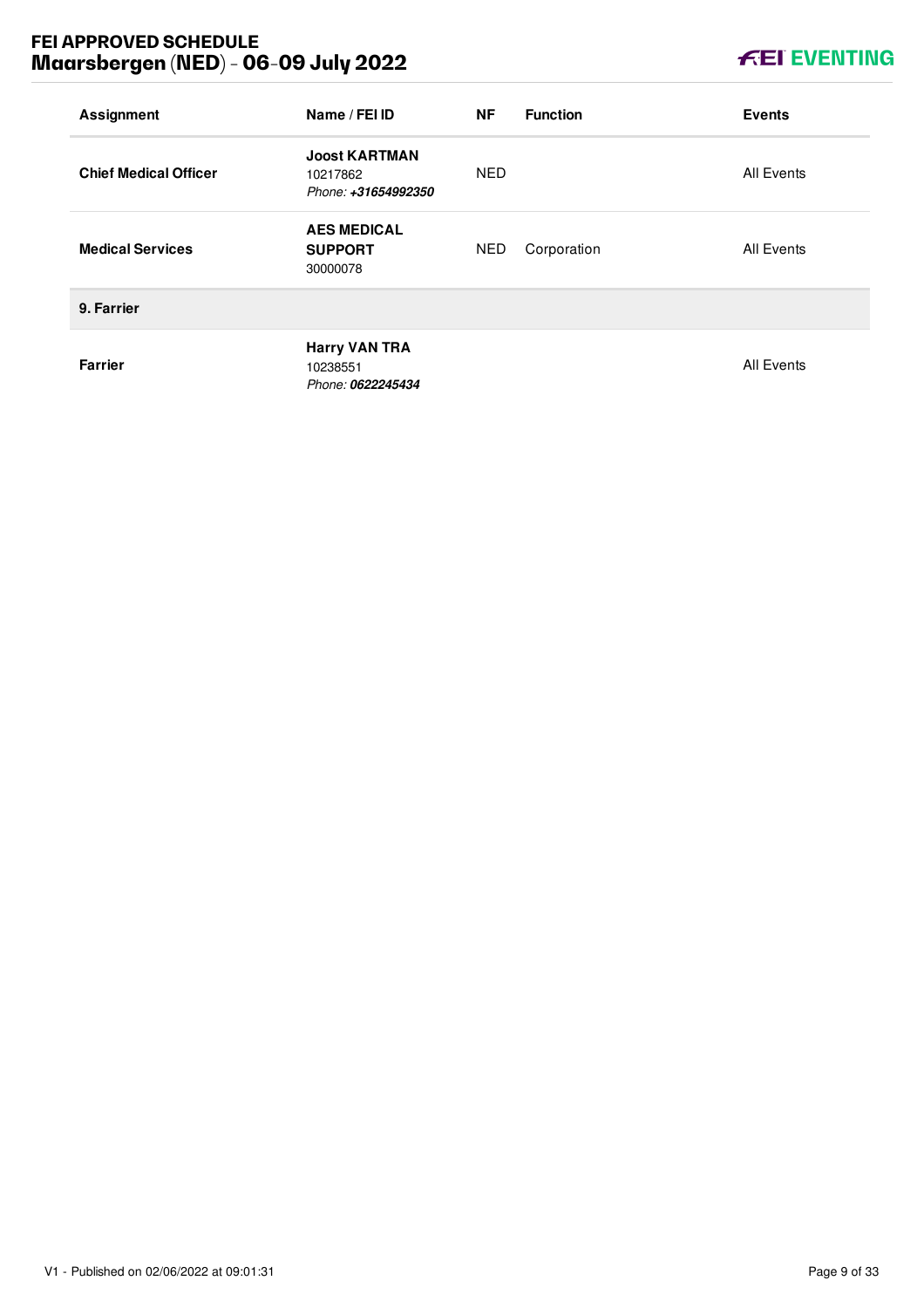# <span id="page-10-0"></span>**VI. INVITATIONS**

# <span id="page-10-1"></span>**1. GENERAL**

| <b>Invited NFs</b>                               | Unlimited                                     |
|--------------------------------------------------|-----------------------------------------------|
| Number of athletes from the host<br>nation       | Unlimited                                     |
| Number of athletes per NF                        | Unlimited                                     |
| Maximum number of horses per<br>athlete          | 6<br>Max 2 in CCI4, max 3 in CCI1, CCI2, CCI3 |
| Ballot procedure in case of<br>excessive entries | First entered first served.                   |

Maximum number of competitors 200

Athletes are invited by the Organiser through their National Federation. One (1) groom per athlete.

# <span id="page-10-2"></span>**2. ENTRY RIGHTS TO SHOWGROUNDS / ACCREDITED PERSONS**

Entry right to the stable area according to FEI Veterinary Regulations Articles 1008-1009

# **NUMBER OF ACCREDITED PERSONS**

| Horse owner    | 2 accreditations per horse acc. to FEI Passport |
|----------------|-------------------------------------------------|
| Groom          |                                                 |
| <b>Partner</b> |                                                 |
| <b>Athlete</b> |                                                 |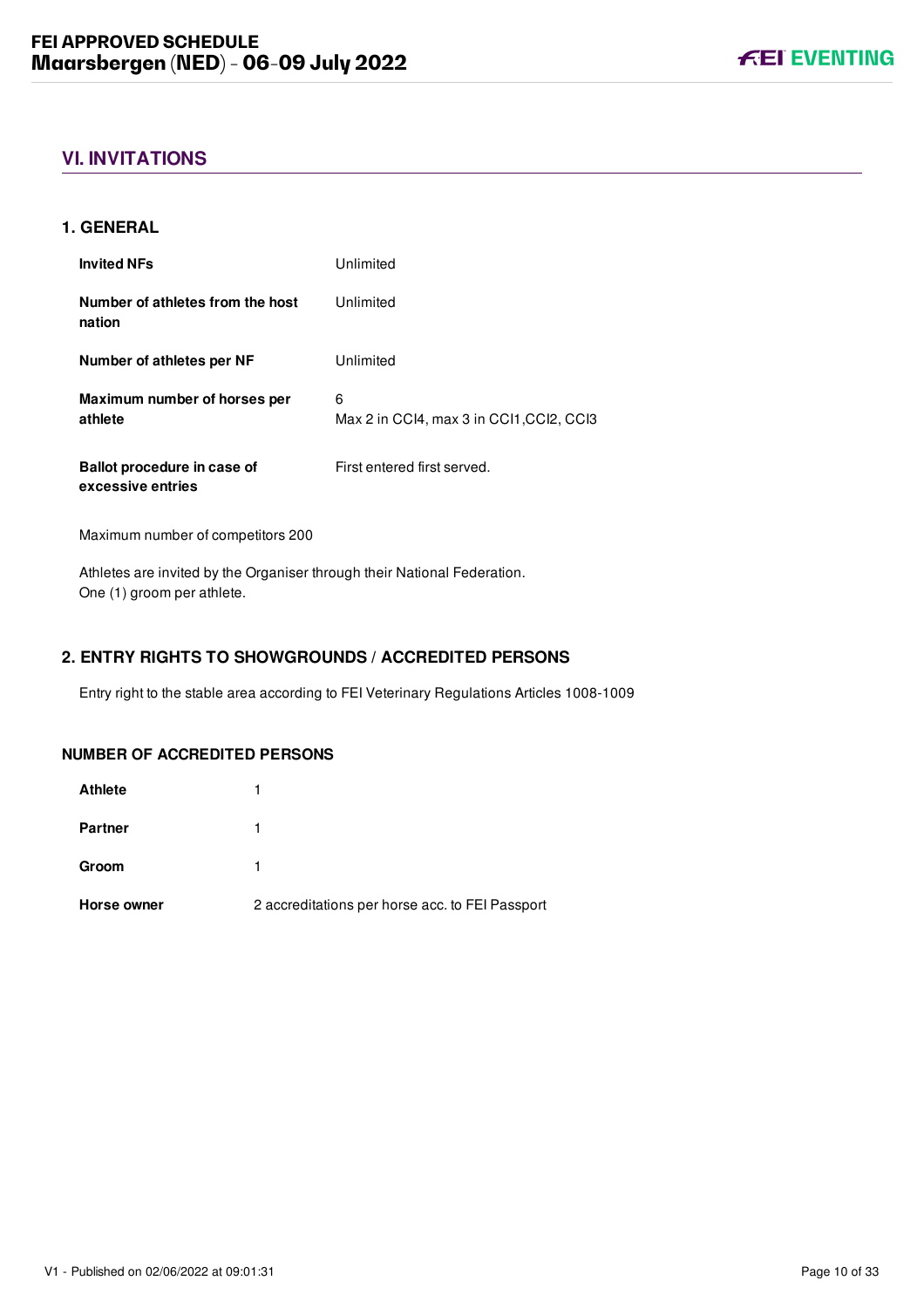# <span id="page-11-0"></span>**VII. ENTRIES**

# **IMPORTANT**

- Entries must be made through the FEI Entry System for all categories of this Event ([https://entry.fei.org\)](https://entry.fei.org);
- Additional documentation can be found at: <https://inside.fei.org/fei/your-role/it-services/fei-entry-system>
- All Athletes and Horses participating in any International Competition must be registered with the FEI;
- Athletes and/or Horses present at the Event without having been entered through the FEI's Online Entry System will automatically be disqualified unless compelling circumstances warrant otherwise.

# <span id="page-11-1"></span>**1. ENTRY DATES AND ENTRY FEES**

Entries have to be in accordance with Art. 509 of the FEI Eventing Rules, 25th edition, effective 1st January 2020, updates effective 1st January 2022.

#### **Deadlines for entries**

| <b>Closing date for</b> | CCI4*-S 20/06/2022            |
|-------------------------|-------------------------------|
| definite entries:       | <b>CCI3*-S</b> 20/06/2022     |
|                         | CCI2*-S 20/06/2022            |
|                         | <b>CCI1*-Intro</b> 20/06/2022 |
|                         |                               |
| Last date for           | CCI4*-S 30/06/2022            |
| substitutions:          | <b>CCI3*-S</b> 30/06/2022     |
|                         | CCI2*-S 30/06/2022            |
|                         | <b>CCI1*-Intro</b> 30/06/2022 |
|                         |                               |

#### **Fees for horses**

| Entry fee per horse      |                        |
|--------------------------|------------------------|
| CCI4*-S                  | 335 EUR incl. VAT (9%) |
| CCI3 <sup>*</sup> -S     | 275 EUR incl. VAT (9%) |
| $CCI2*-S$                | 255 EUR incl. VAT (9%) |
| CCI1 <sup>*</sup> -Intro | 195 EUR incl. VAT (9%) |

#### **EADCMP Fee**

Lower Level Events (CIMs) CHF 18 per horse per event (For definition of CIMs see Appendix E of the FEI General Regulations) Higher Level Events CHF 25 per horse per event (All other events not defined as CIMs)

CCI4\*-S 25 EUR incl. VAT (0%) (25 CHF not included in entry fee)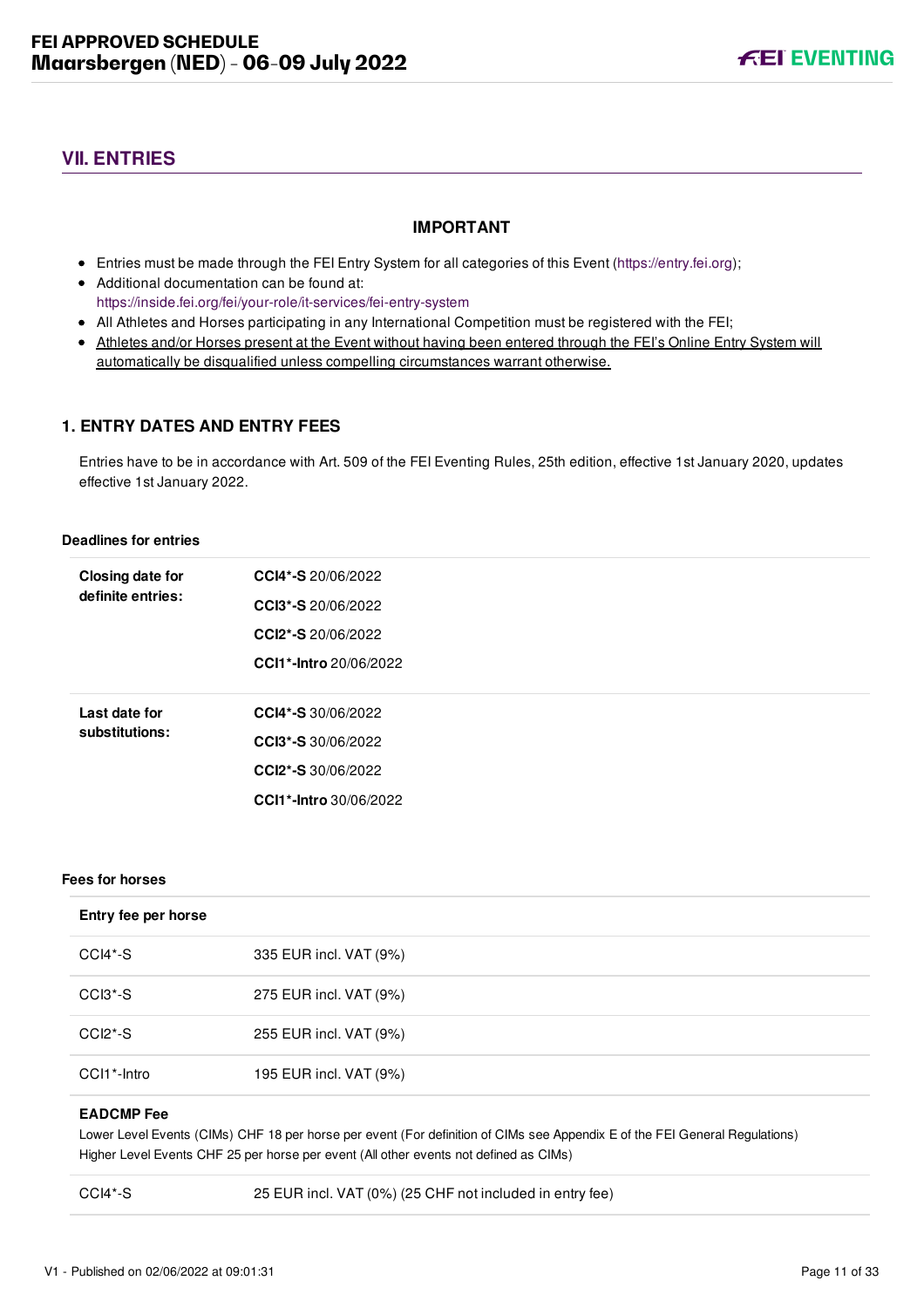# **FEI APPROVED SCHEDULE Maarsbergen (NED) - 06-09 July 2022**

| CCI3*-S                | 18 EUR incl. VAT (0%) (18 CHF not included in entry fee)              |
|------------------------|-----------------------------------------------------------------------|
| CCI2*-S                | 18 EUR incl. VAT (0%) (18 CHF not included in entry fee)              |
| CCI1*-Intro            | 18 EUR incl. VAT (0%) (18 CHF not included in entry fee)              |
| Stabling fee per horse |                                                                       |
| CCI4*-S                | 165 EUR incl. VAT (9%)                                                |
| CCI3*-S                | 165 EUR incl. VAT (9%)                                                |
| CCI <sub>2</sub> *-S   | 165 EUR incl. VAT (9%)                                                |
| CCI1*-Intro            | 165 EUR incl. VAT (9%)                                                |
| Total fee per horse    |                                                                       |
| CCI4*-S                | 525 EUR incl. VAT<br>2nd horse and over get 5% discount on total fee. |
| CCI3*-S                | 458 EUR incl. VAT<br>2nd horse and over get 5% discount on total fee. |
| $CCI2*-S$              | 438 EUR incl. VAT<br>2nd horse and over get 5% discount on total fee. |
| CCI1*-Intro            | 378 EUR incl. VAT<br>2nd horse and over get 5% discount on total fee. |

# <span id="page-12-0"></span>**2. DETAILS ENTRY PROCEDURE FEE / PAYMENT**

Pay before June 20th 2022 on our bank account number NL50 ABNA 0551749628, Maarsbergen Horse Trials. BIC code ABNANL2A

# <span id="page-12-1"></span>**3. OTHER FEES**

All other fees must be listed hereunder with the details of the amounts to be charged and approved by the FEI. Only fees approved by the FEI and listed in the approved Schedule can be charged by the OC.

| Electricity for boxes<br>(upon request) | 60 EUR per box incl. VAT (21%)<br>Included in stable fee |
|-----------------------------------------|----------------------------------------------------------|
| Manure disposal                         | Included in entry fee                                    |
| Hav                                     | 30 EUR per bale incl. VAT (9%)                           |
| Straw                                   | 12.5 EUR per bale incl. VAT (9%)                         |
| Shavings                                | 15 EUR per bale incl. VAT (9%)                           |

**FEI EVENTING**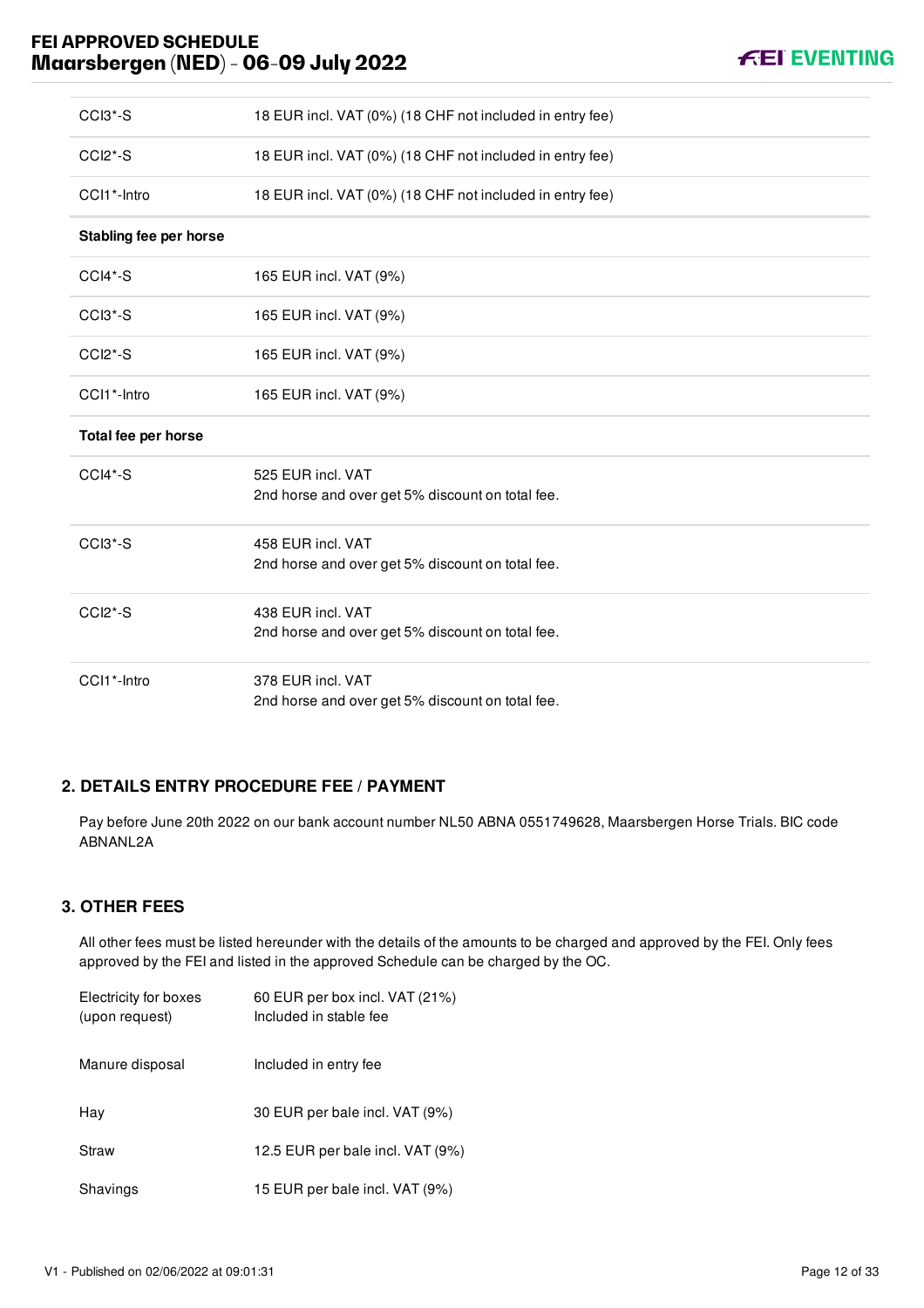Sanitary facilities **Included in entry fee** 

# **Lorry / Caravan area**

| Parking price | 50 EUR incl. VAT (21%)                                                                |
|---------------|---------------------------------------------------------------------------------------|
| Power supply  | Provided by the OC at the following cost:<br>65 EUR per lorry/caravan incl. VAT (21%) |

Water supply **Included** 

DOGS STRICTLY FORBIDDEN AT ALL TIMES IN STABLING & PARKING AREA. DOGS ARE NOT ALLOWED IN STABLE AND PARKING AREA

All aforementioned amounts include VAT, if applicable

VAT number of the Organiser: NL8144.26.554B0

# <span id="page-13-0"></span>**4. NO-SHOWS AND LATE WITHDRAWALS**

In the case of withdrawals after the date of definite entries or no-shows the athlete or the respective NF will be held liable to reimburse the OC for the actual financial loss incurred by the OC (i.e. stabling and hotel expenses) as a result of the late withdrawal or no-show.

**Amount charged** 200 EUR

#### **Refund procedure**

After definite entry date: by showing veterinarian or medical report before competition starts: € 175,-. Without report or no show: € 200,-

## <span id="page-13-1"></span>**5. QUALIFICATIONS**

Entries have to be in accordance with Art. 520 and 521 of the FEI Eventing Rules, 25th edition, effective 1st January 2020, updates effective 1st January 2022.

The eligibility to compete will be determined by a combination of the following:

- The level of the Athlete category (National, D, C, B, A) (Art.519)
- The achievement of a number of Minimum Eligibility Requirements according to the eligibility matrix of requirements (Art. 520)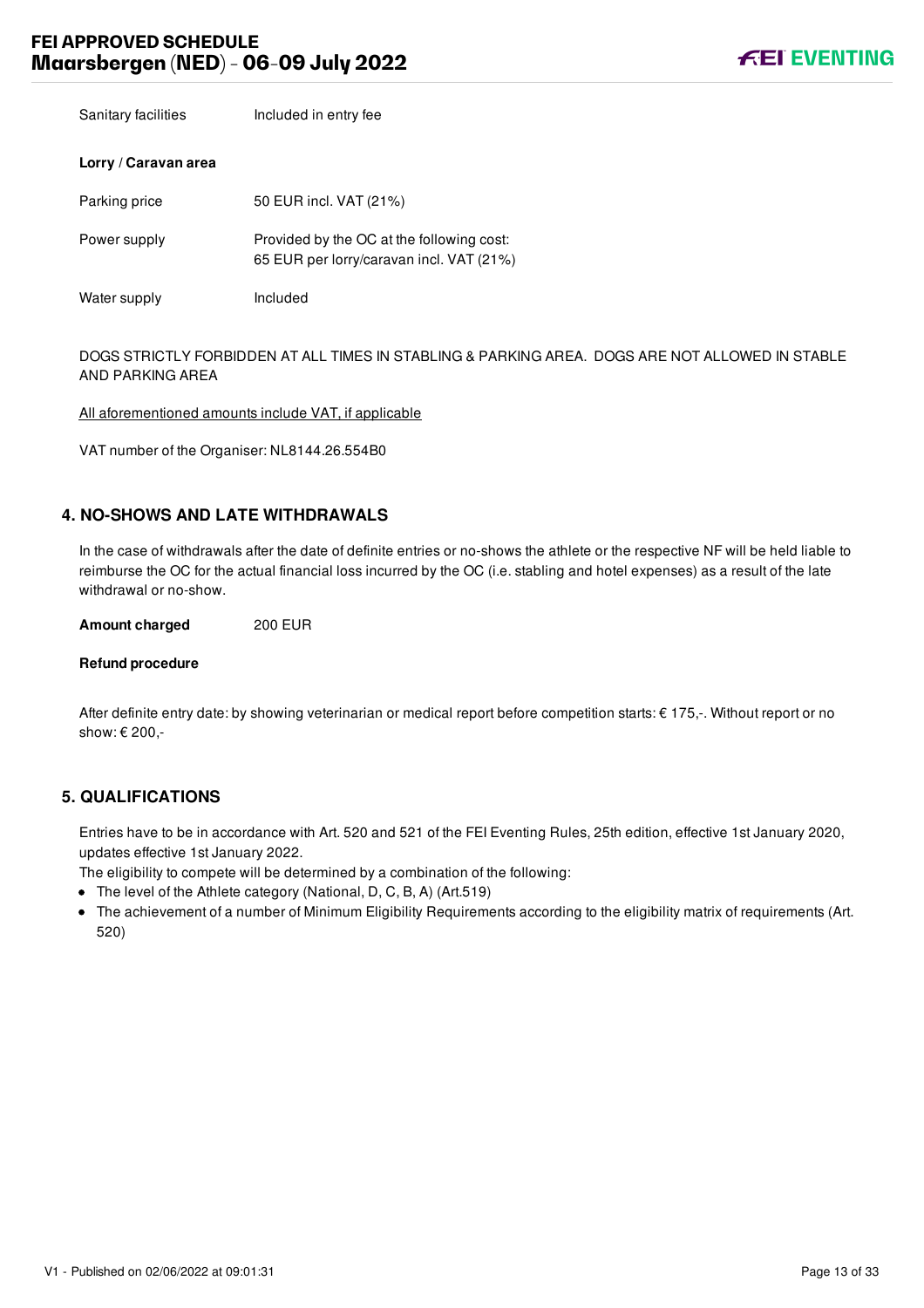# <span id="page-14-0"></span>**VIII. TIMETABLE**

| $CCI4*-S$                         | Day       | <b>Date</b> | Time          |
|-----------------------------------|-----------|-------------|---------------|
| Vet examination on arrival        | Tuesday   | 05/07/2022  | 13:00 - 20:00 |
| <b>Opening of stables</b>         | Tuesday   | 05/07/2022  | 13:00 - 20:00 |
| <b>Declaration of starters</b>    | Tuesday   | 05/07/2022  | 20:00         |
| <b>Official course inspection</b> | Wednesday | 06/07/2022  | 09:00         |
| <b>Dressage Test</b>              | Thursday  | 07/07/2022  | 10:00         |
| <b>Jumping Test</b>               | Friday    | 08/07/2022  | 15:00         |
| <b>Cross-Country Test</b>         | Saturday  | 09/07/2022  | 15:00         |
| Prize-giving                      | Saturday  | 09/07/2022  | 17:00         |

| CCI <sub>3</sub> *-S              | Day       | <b>Date</b> | <b>Time</b>   |
|-----------------------------------|-----------|-------------|---------------|
| <b>Opening of stables</b>         | Tuesdav   | 05/07/2022  | 13:00 - 20:00 |
| Vet examination on arrival        | Tuesdav   | 05/07/2022  | 13:00 - 20:00 |
| <b>Declaration of starters</b>    | Tuesday   | 05/07/2022  | 20:00         |
| <b>Official course inspection</b> | Wednesday | 06/07/2022  | 09:00         |
| <b>Dressage Test</b>              | Wednesday | 06/07/2022  | 13:00         |
| <b>Jumping Test</b>               | Friday    | 08/07/2022  | 13:00         |
| <b>Cross-Country Test</b>         | Saturday  | 09/07/2022  | 13:00         |
| <b>Prize-giving</b>               | Saturday  | 09/07/2022  | 17:00         |

| $CCI2*-S$                         | Day       | Date       | <b>Time</b>     |
|-----------------------------------|-----------|------------|-----------------|
| <b>Opening of stables</b>         | Tuesdav   | 05/07/2022 | $13:00 - 20:00$ |
| Vet examination on arrival        | Tuesday   | 05/07/2022 | $13:00 - 20:00$ |
| <b>Declaration of starters</b>    | Tuesdav   | 05/07/2022 | 20:00           |
| <b>Official course inspection</b> | Wednesday | 06/07/2022 | 09:00           |
| <b>Dressage Test</b>              | Wednesday | 06/07/2022 | 13:00           |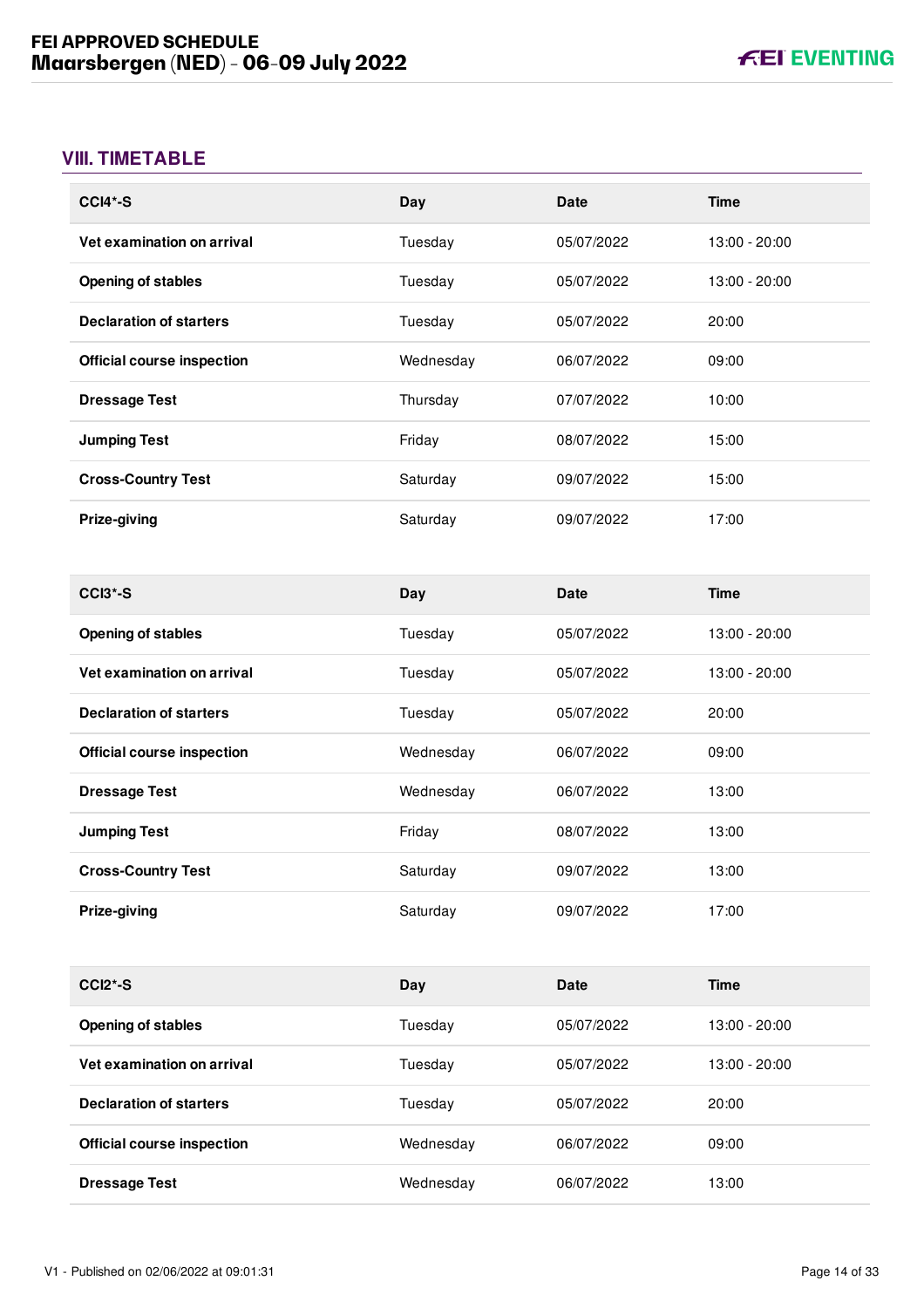# **FEI APPROVED SCHEDULE Maarsbergen (NED) - 06-09 July 2022**

# **KEI EVENTING**

| <b>Jumping Test</b>               | Friday    | 08/07/2022  | 11:00         |
|-----------------------------------|-----------|-------------|---------------|
| <b>Cross-Country Test</b>         | Saturday  | 09/07/2022  | 09:00         |
| Prize-giving                      | Saturday  | 09/07/2022  | 13:00         |
|                                   |           |             |               |
| CCI1*-Intro                       | Day       | <b>Date</b> | <b>Time</b>   |
| Vet examination on arrival        | Tuesday   | 05/07/2022  | 13:00 - 20:00 |
| <b>Opening of stables</b>         | Tuesday   | 05/07/2022  | 13:00 - 20:00 |
| <b>Declaration of starters</b>    | Tuesday   | 05/07/2022  | 20:00         |
| <b>Official course inspection</b> | Wednesday | 06/07/2022  | 09:00         |
| <b>Dressage Test</b>              | Wednesday | 06/07/2022  | 13:00         |
| <b>Jumping Test</b>               | Friday    | 08/07/2022  | 08:00         |
| <b>Cross-Country Test</b>         | Friday    | 08/07/2022  | 16:00         |
| Prize-giving                      | Friday    | 08/07/2022  | 20:00         |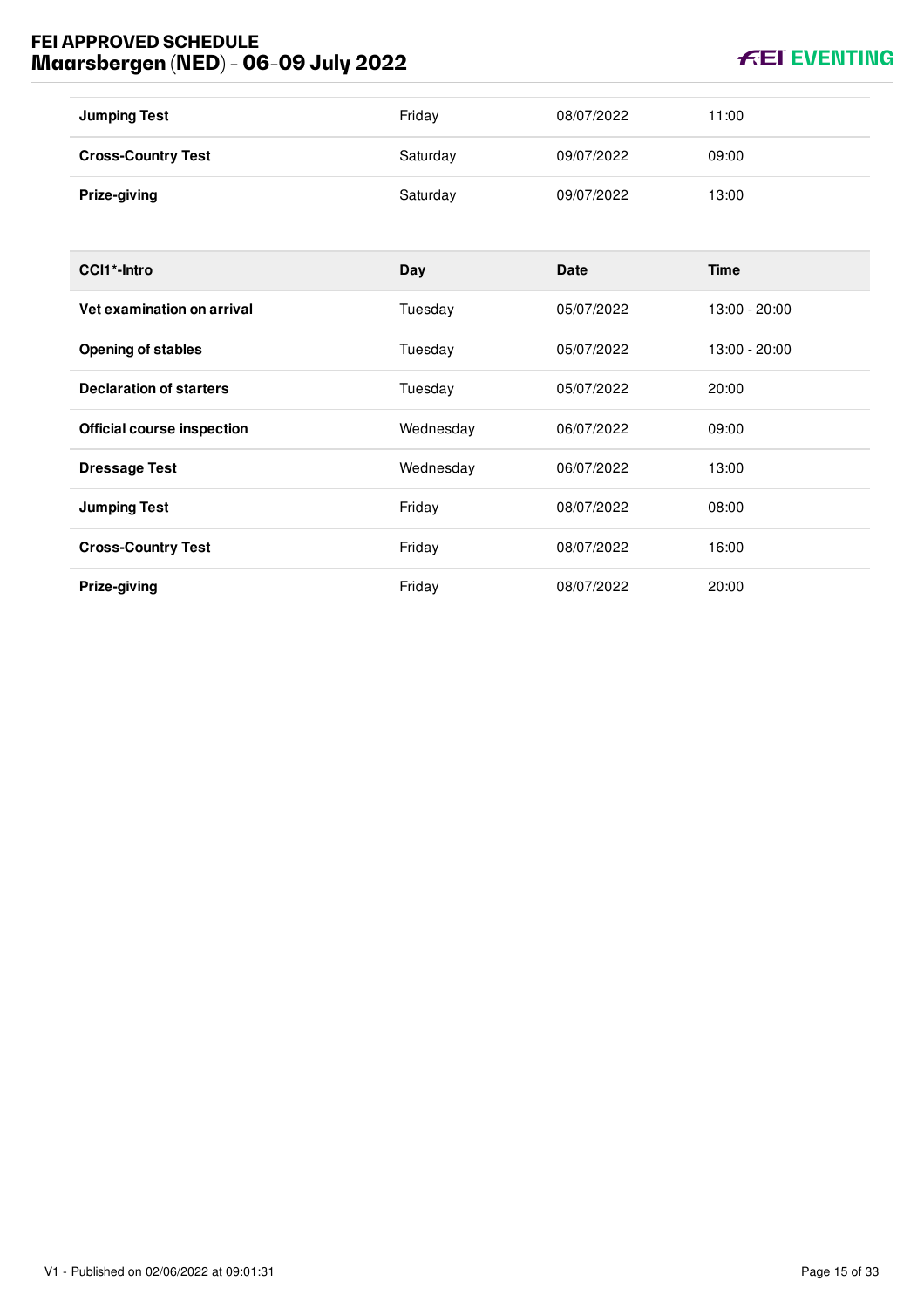# <span id="page-16-0"></span>**IX. COMPETITIONS**

**These competitions will be in accordance with the FEI Eventing Rules and its Annexes, 25th edition, effective 1st January 2020, updates effective 1st January 2022.**

## <span id="page-16-1"></span>**CCI4\*-S**

#### **TECHNICAL CONDITIONS**

| <b>DRESSAGE TEST</b><br>CCI4*-S     | $CCH* B$                  |               |
|-------------------------------------|---------------------------|---------------|
| <b>CROSS-COUNTRY</b><br><b>TEST</b> | Length:                   | 3420 - 3990 m |
| CCI4*-S                             | Speed:                    | 570 m/min     |
|                                     | <b>Number of efforts:</b> | 35            |
|                                     | Distance:                 |               |
| <b>JUMPING</b><br>CCI4*-S           |                           | 600 m         |
|                                     | Speed:                    | $375$ m/min   |
|                                     | Max. number of efforts:   | 14            |
|                                     | Number of obstacles:      | 11            |

#### **PRIZE CLASSIFICATION**

| Total amount of prize money per<br>section: | 2,500 EUR |
|---------------------------------------------|-----------|
| 1st 800 EUR                                 |           |
| 2nd 600 EUR                                 |           |
| 3rd 400 EUR                                 |           |
| 4th 300 EUR                                 |           |
| 5th 200 EUR                                 |           |
| 6-25% share 200 EUR                         |           |

#### **Other details on prize money distribution**

-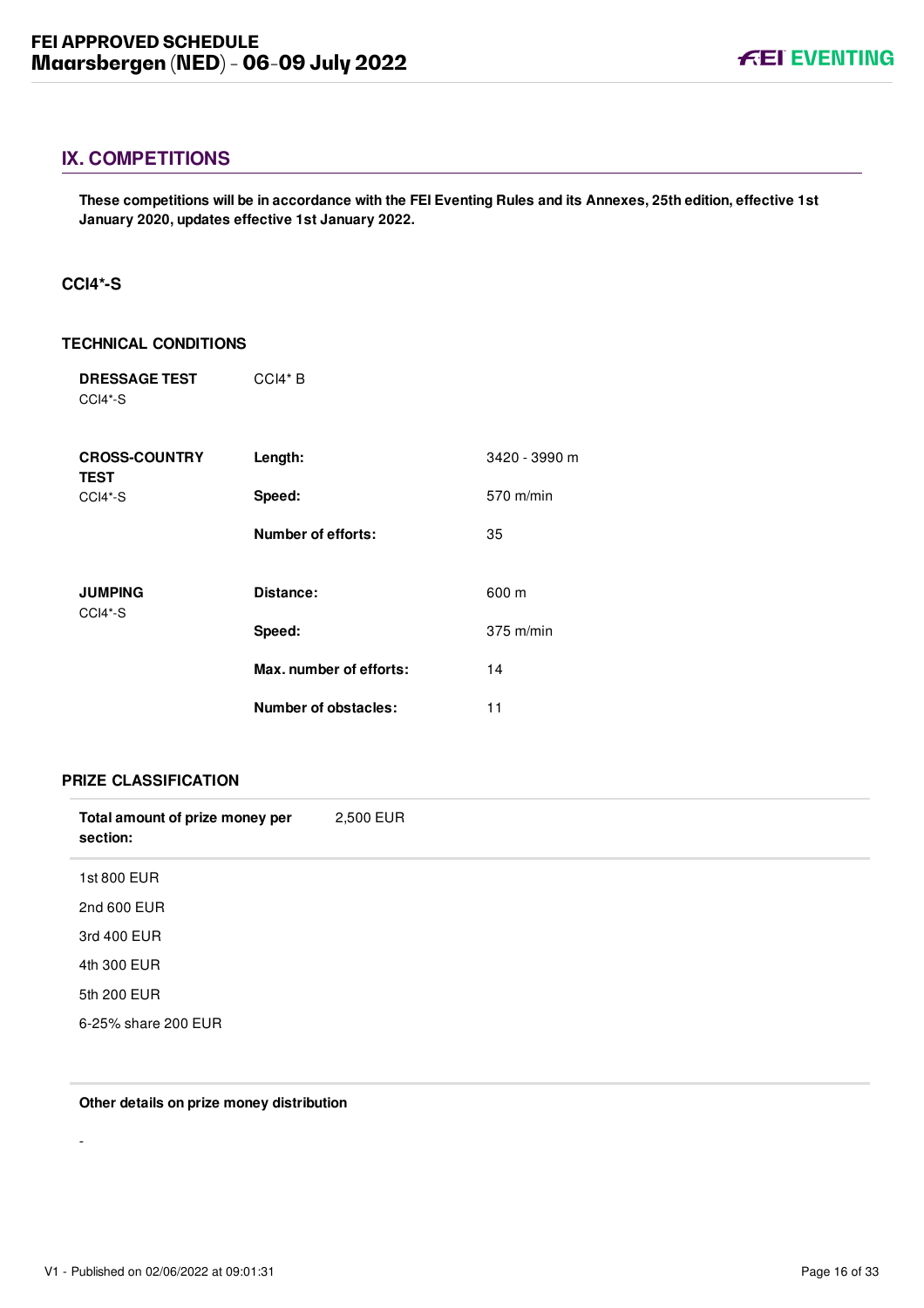# <span id="page-17-0"></span>**CCI3\*-S**

#### **TECHNICAL CONDITIONS**

**DRESSAGE TEST** CCI3\*-S

| <b>CROSS-COUNTRY</b><br><b>TEST</b>                | Length:                   | 3500 m      |
|----------------------------------------------------|---------------------------|-------------|
| CCI <sub>3</sub> <sup>*</sup> -S                   | Speed:                    | 550 m/min   |
|                                                    | <b>Number of efforts:</b> | 30          |
| <b>JUMPING</b><br>CCI <sub>3</sub> <sup>*</sup> -S | Distance:                 | 600 m       |
|                                                    | Speed:                    | $350$ m/min |
|                                                    | Max. number of efforts:   | 13          |
|                                                    | Number of obstacles:      | 10          |

CCI3\* B

# **PRIZE CLASSIFICATION**

-

| Total amount of prize money per<br>section: | 1,900 EUR |
|---------------------------------------------|-----------|
| 1st 600 EUR                                 |           |
| 2nd 450 EUR                                 |           |
| 3rd 300 EUR                                 |           |
| 4th 200 EUR                                 |           |
| 5th 150 EUR                                 |           |
| 6th-25% share 200EUR                        |           |
|                                             |           |

**Other details on prize money distribution**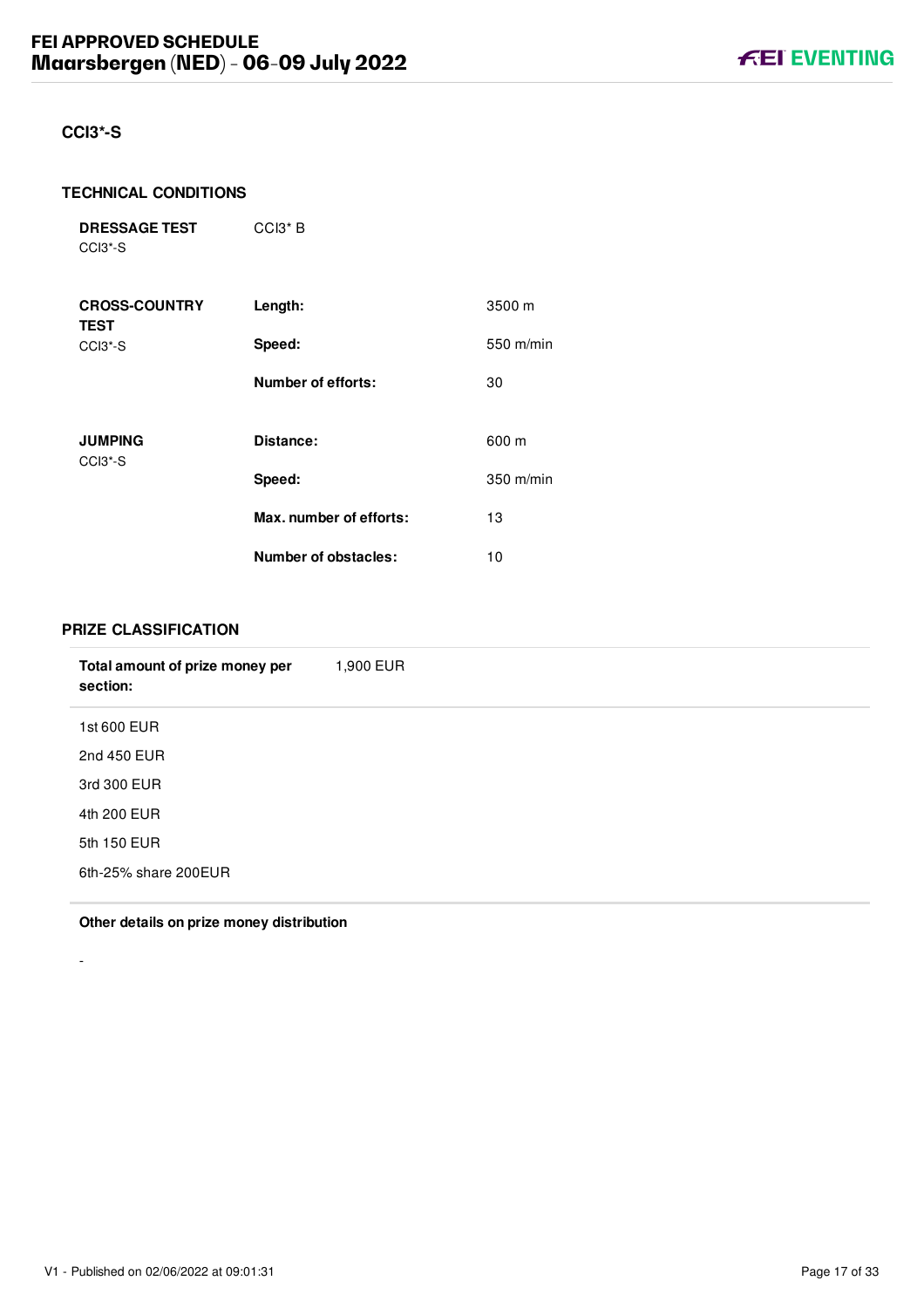# <span id="page-18-0"></span>**CCI2\*-S**

#### **TECHNICAL CONDITIONS**

**DRESSAGE TEST** CCI2\*-S

| <b>CROSS-COUNTRY</b><br><b>TEST</b>                | Length:                   | 2800 m      |
|----------------------------------------------------|---------------------------|-------------|
| CCI <sub>2</sub> <sup>*</sup> -S                   | Speed:                    | $520$ m/min |
|                                                    | <b>Number of efforts:</b> | 25          |
| <b>JUMPING</b><br>CCI <sub>2</sub> <sup>*</sup> -S | Distance:                 | 600 m       |
|                                                    | Speed:                    | 350 m/min   |
|                                                    | Max. number of efforts:   | 13          |
|                                                    | Number of obstacles:      | 11          |

CCI2\* B

# **PRIZE CLASSIFICATION**

| Total amount of prize money per<br>section: | 1,450 EUR |
|---------------------------------------------|-----------|
| 1st 500 EUR                                 |           |
| 2nd 350 EUR                                 |           |
| 3rd 200 EUR                                 |           |
| 4th 150 EUR                                 |           |
| 5th 100 EUR                                 |           |
| 6th-25% share 150 EUR                       |           |
|                                             |           |

**Other details on prize money distribution**

-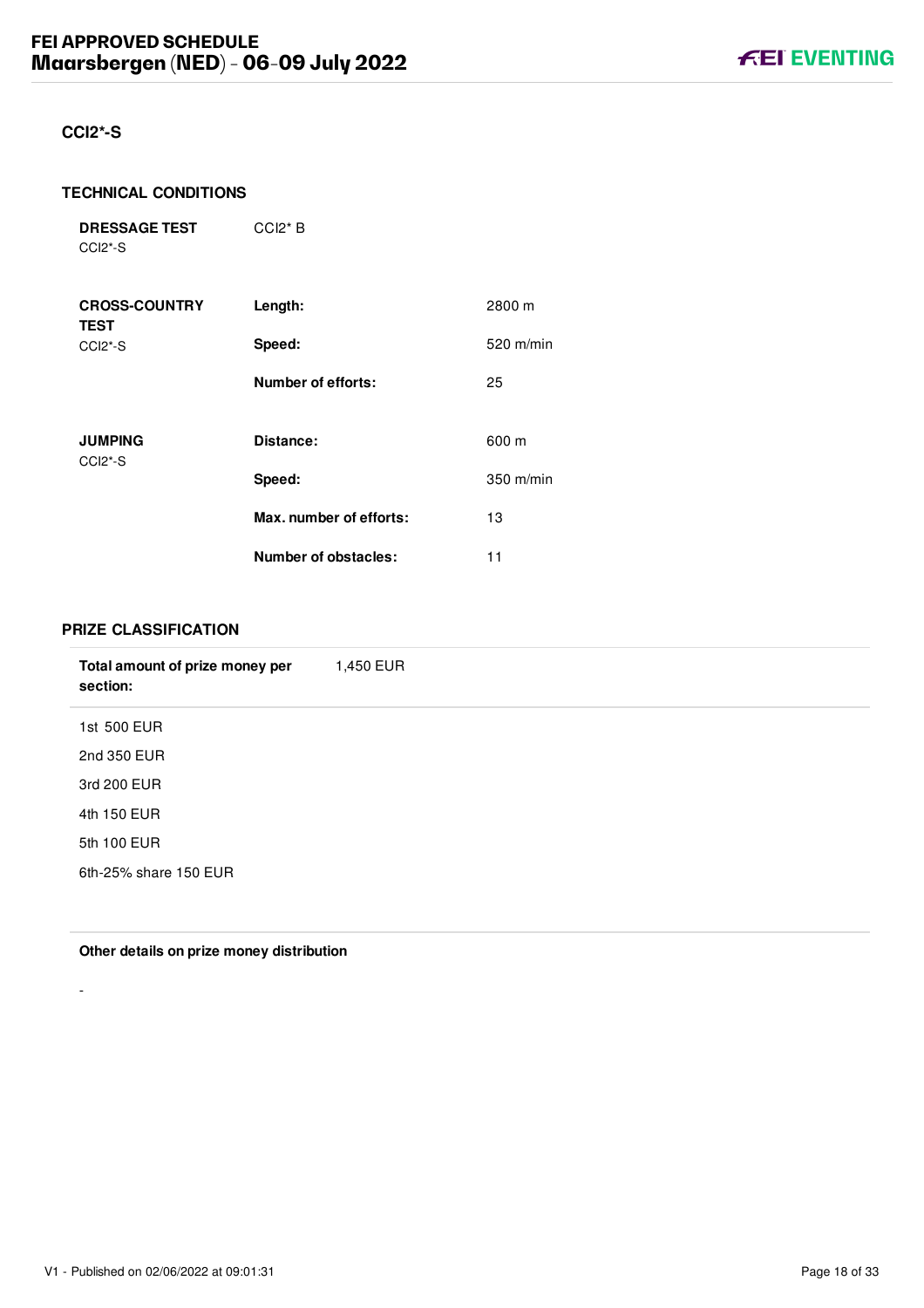# <span id="page-19-0"></span>**CCI1\*-INTRO**

#### **TECHNICAL CONDITIONS**

**DRESSAGE TEST** CCI1\*-Intro

CCI<sub>1</sub>\*

| <b>CROSS-COUNTRY</b><br><b>TEST</b> | Length:                   | 2200 m      |
|-------------------------------------|---------------------------|-------------|
| CCI1*-Intro                         | Speed:                    | 500 m/min   |
|                                     | <b>Number of efforts:</b> | 20          |
| <b>JUMPING</b><br>CCI1*-Intro       | Distance:                 | 600 m       |
|                                     | Speed:                    | $350$ m/min |
|                                     | Max. number of efforts:   | 11          |
|                                     | Number of obstacles:      | $10 - 11$   |

## **PRIZE CLASSIFICATION**

-

| 800 EUR |
|---------|
|         |
|         |
|         |
|         |
|         |
|         |

**Other details on prize money distribution**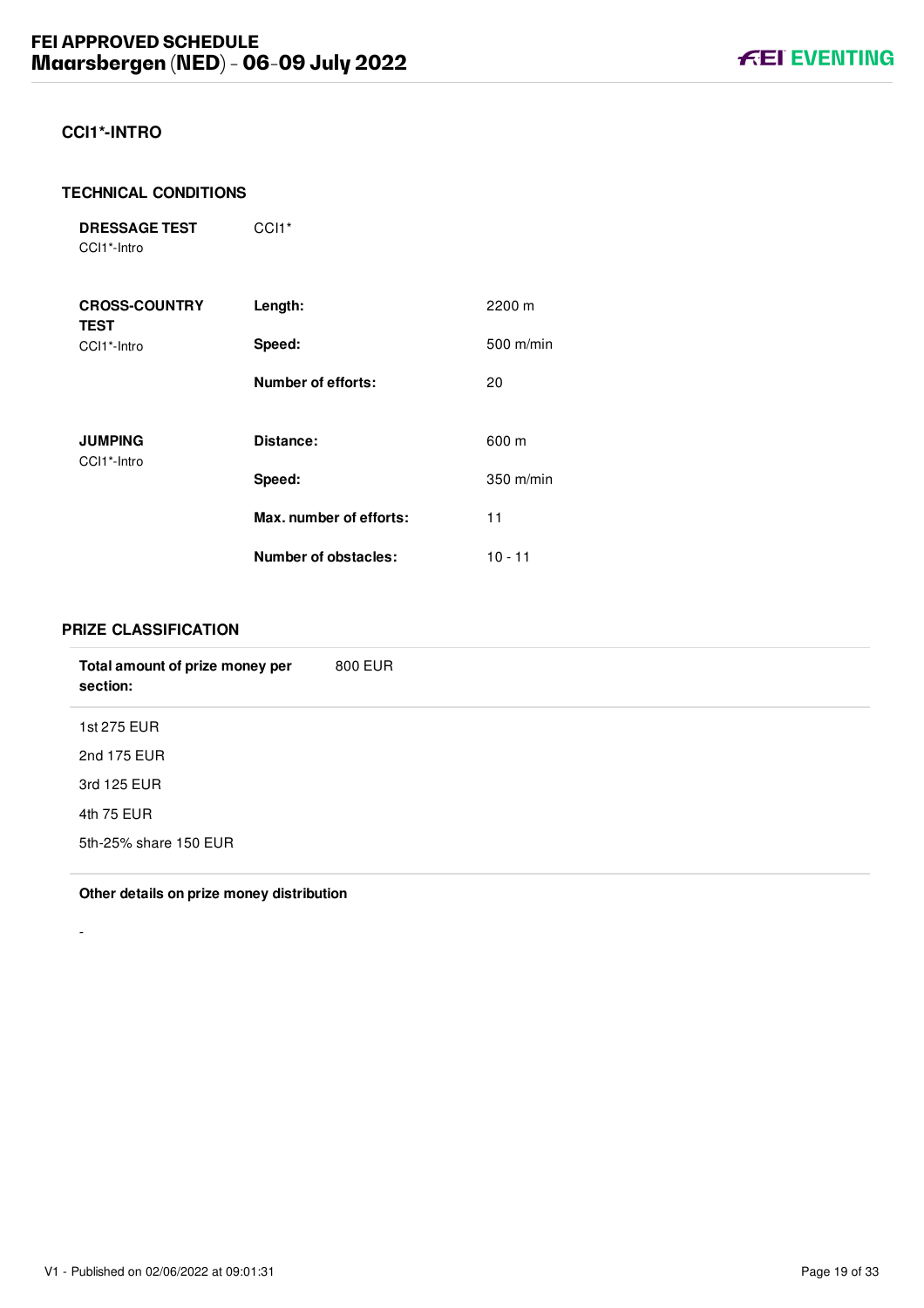

## <span id="page-20-0"></span>**PRIZE MONEY SUMMARY**

| Category    |              | Amount       |
|-------------|--------------|--------------|
| CCI4*-S     |              | 2,500.00 EUR |
| CCI3*-S     |              | 1,900.00 EUR |
| CCI2*-S     |              | 1,450.00 EUR |
| CCI1*-Intro |              | 800.00 EUR   |
|             | <b>Total</b> | 6,650.00 EUR |

#### **IMPORTANT**

**The total amount of prize money shown for each Competition in the schedule must be distributed. (FEI General Regulations articles 127 and 128)**

The value of the **1st prize must not exceed 1/3 of the total prize money** distributed for the competition. The minimum number of prizes offered for each competition must be allocated on the basis of one prize for every commenced four Athletes, with a minimum of five prizes.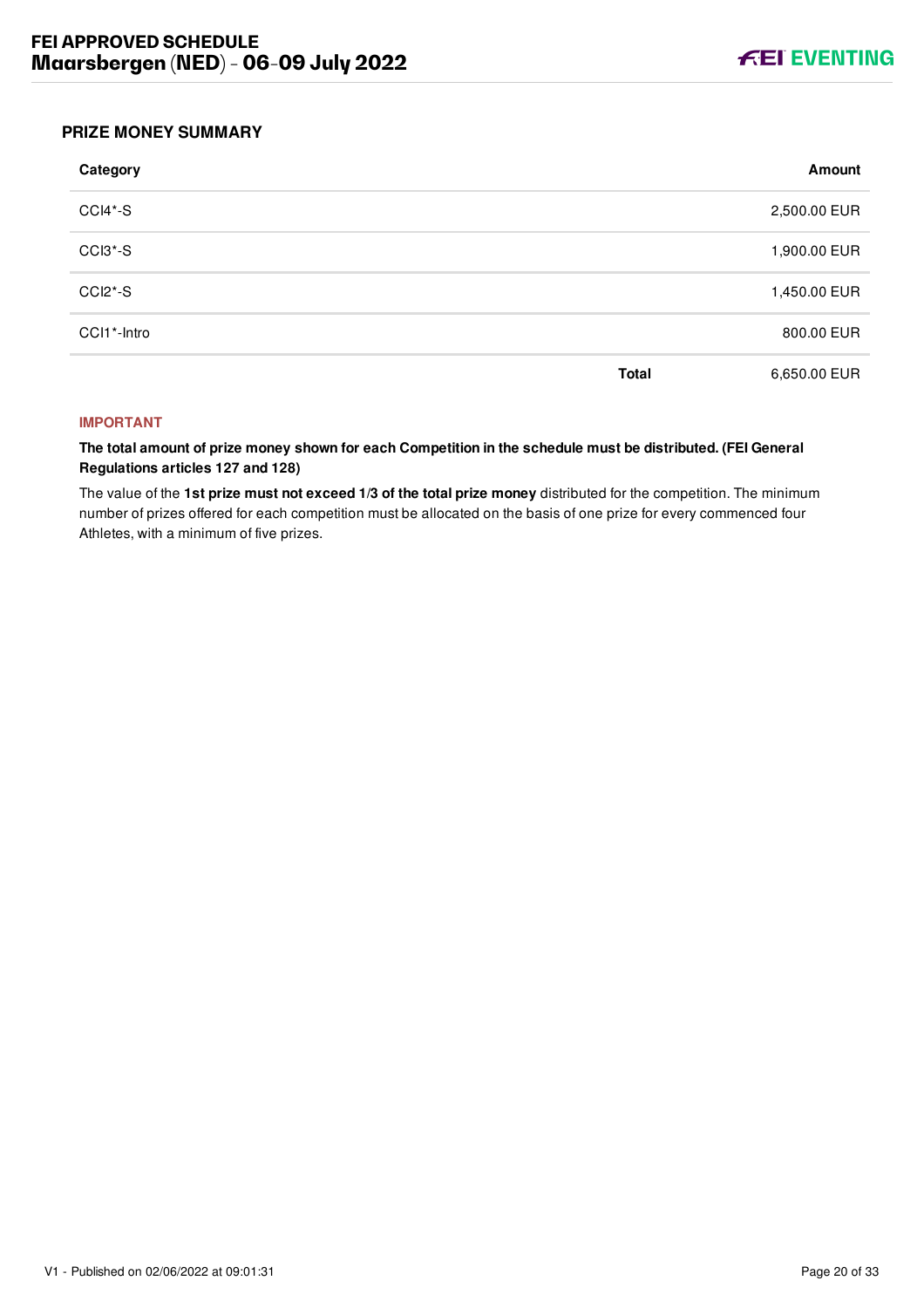# <span id="page-21-0"></span>**X. FACILITIES OFFERED**

# <span id="page-21-1"></span>**1. ATHLETES**

# **ACCOMMODATION**

Sanitary services available

# **MEALS**

Available at site from Thursday-Saturday

# <span id="page-21-2"></span>**2. GROOMS**

# **ACCOMMODATION**

Sanitary services available

# **MEALS**

Available at site from Thursday-Saturday

If applicable, Organiser must provide proper sanitary conditions. The showering facilities should be sufficient for both male and female grooms with hot and cold water. Shower facilities as well as restrooms should at all times be in a state of cleanliness.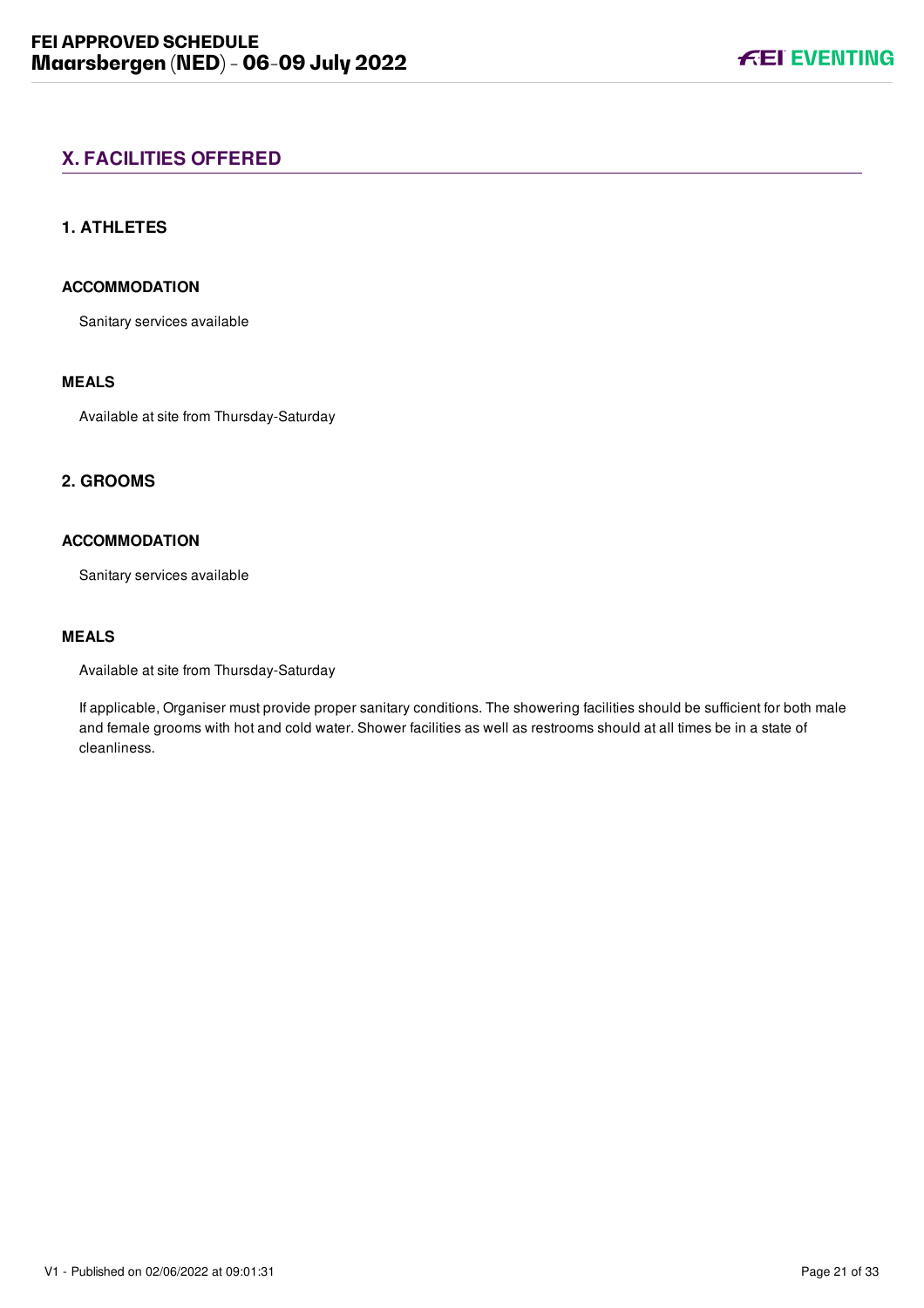# <span id="page-22-0"></span>**XI. LOGISTICAL, ADMINISTRATIVE AND TECHNICAL INFORMATION**

# <span id="page-22-1"></span>**1. DRAWS**

No draws

# <span id="page-22-2"></span>**2. COMPETITION ARENAS**

|               | Name       | Width (m) | Length $(m)$ | Type of footing/ground |
|---------------|------------|-----------|--------------|------------------------|
| Dressage      | Main Arena | 20        | 60           | grass                  |
| Cross-country |            |           |              | grass and sand         |
| Jumping       |            | 70        | 70           | grass                  |

# <span id="page-22-3"></span>**3. PRACTICE ARENAS**

| Name             | Width (m) | Length (m) | Type of footing/ground |
|------------------|-----------|------------|------------------------|
| Practice Arena 2 | 30        | 70         | grass                  |
| Practice Arena 1 | 80        | 40         | grass                  |

## <span id="page-22-4"></span>**4. STABLES**

Size of boxes **3** m x **3** m

An adequate number of stables must be at least 4m x 3m to accommodate the larger Horses.

# <span id="page-22-5"></span>**5. SCORING/TIMING PROVIDER**

The FEI may require to be provided with real time results data feed of your event according to FEI requirements; in this case, you and your provider will be informed accordingly.

The Scoring and Timing of the Event will be performed by the following FEI Certified Provider: (The list of certified Service Providers is available here: [https://inside.fei.org/fei/your-role/it-services/it-providers/list\)](https://inside.fei.org/fei/your-role/it-services/it-providers/list)

| Name of the company:                                | Equipe AB     |
|-----------------------------------------------------|---------------|
| <b>FEI Certified Service Provider ID</b><br>number: | GU12Y101AKSCH |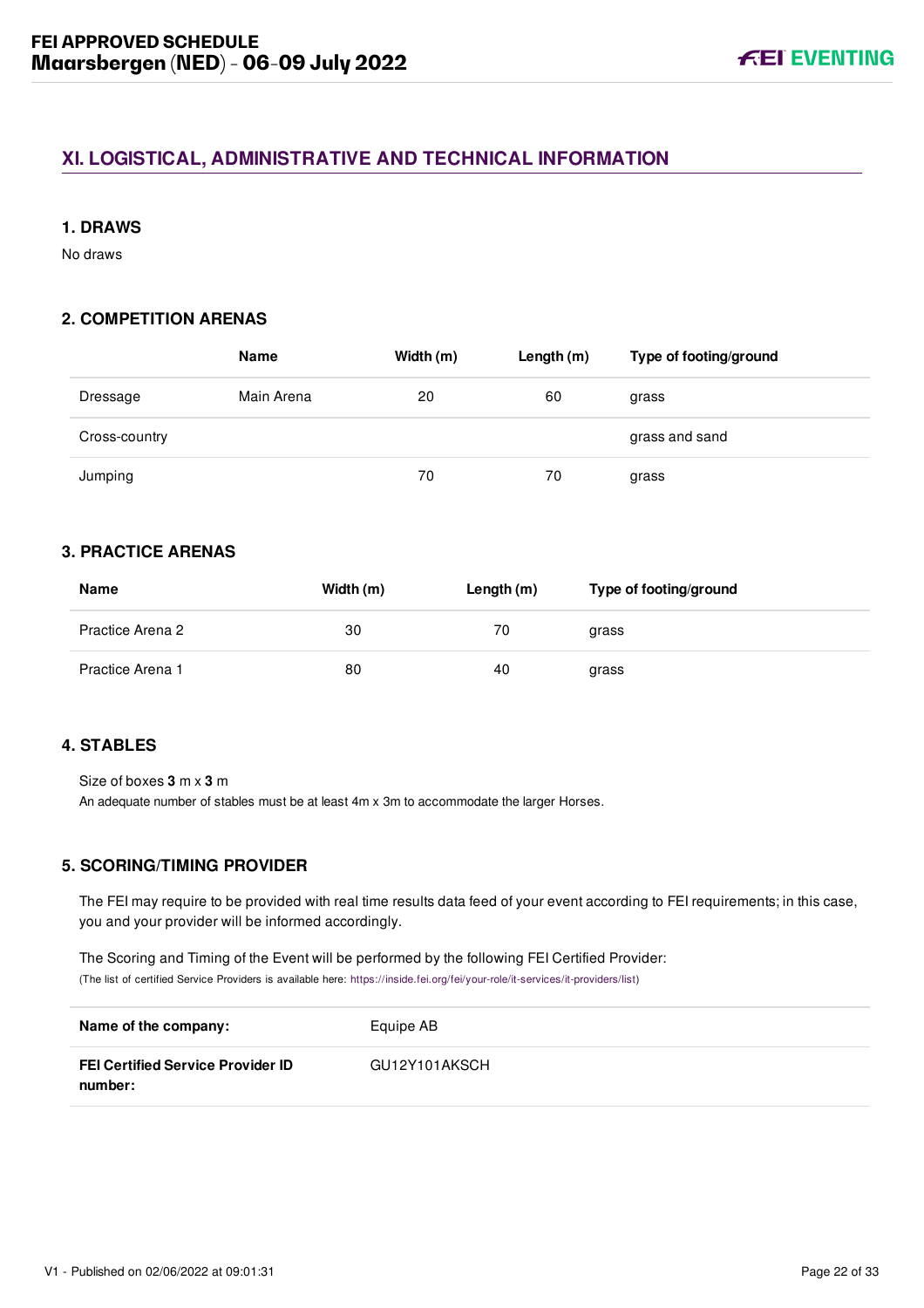

| Contact person at event: | Name:                 | <b>ThomKERSSIES</b> |
|--------------------------|-----------------------|---------------------|
|                          | <b>FEI ID Number:</b> | 10132504            |
|                          | <b>Contact email:</b> | thom@thomputer.nl   |

## <span id="page-23-0"></span>**6. OTHER TECHNOLOGY/SERVICE PROVIDER(S)**

Will you use other technology/service provider(s) at your Event? **Yes**

| Name of company | <b>Contact person</b> | FEI ID   | <b>Contact email</b> | <b>Activity / function</b> |
|-----------------|-----------------------|----------|----------------------|----------------------------|
| Unknown         | Thom KERSSIES         | 10132504 | thom@thomputer.nl    | Other                      |

#### <span id="page-23-1"></span>**7. PRIZE-GIVING CEREMONY**

The owner of the winning horse/pony is invited to the prize-giving ceremony: **Yes**

The athletes required to present themselves for the prize-giving ceremony of each competition are: **Three**

Athletes riding their horses: **No**

## <span id="page-23-2"></span>**8. ADVERTISING ON ATHLETES AND HORSES**

At CI events, and all competitions except for the Nations Cup, athletes are authorised to carry the logo of their personal sponsor in accordance with article 541 of the FEI Eventing Rules.

The Chief Steward will check that the advertising on athletes and horses complies with these Articles.

## <span id="page-23-3"></span>**9. TICKETING**

Are you selling tickets for spectators to attend your event? **No**

#### <span id="page-23-4"></span>**10. BETTING**

Betting will be authorised by the Organiser: **No**

## <span id="page-23-5"></span>**11. TRANSPORT REIMBURSEMENT HORSES/PONIES**

## <span id="page-23-6"></span>**12. WELCOME**

The time and date of arrival of athletes, horses and their means of transport must be given to the Organiser in order to facilitate their arrival.

Arriving only possible from Tuesday 13.00-20.00 and Wednesday from 10.00-18.00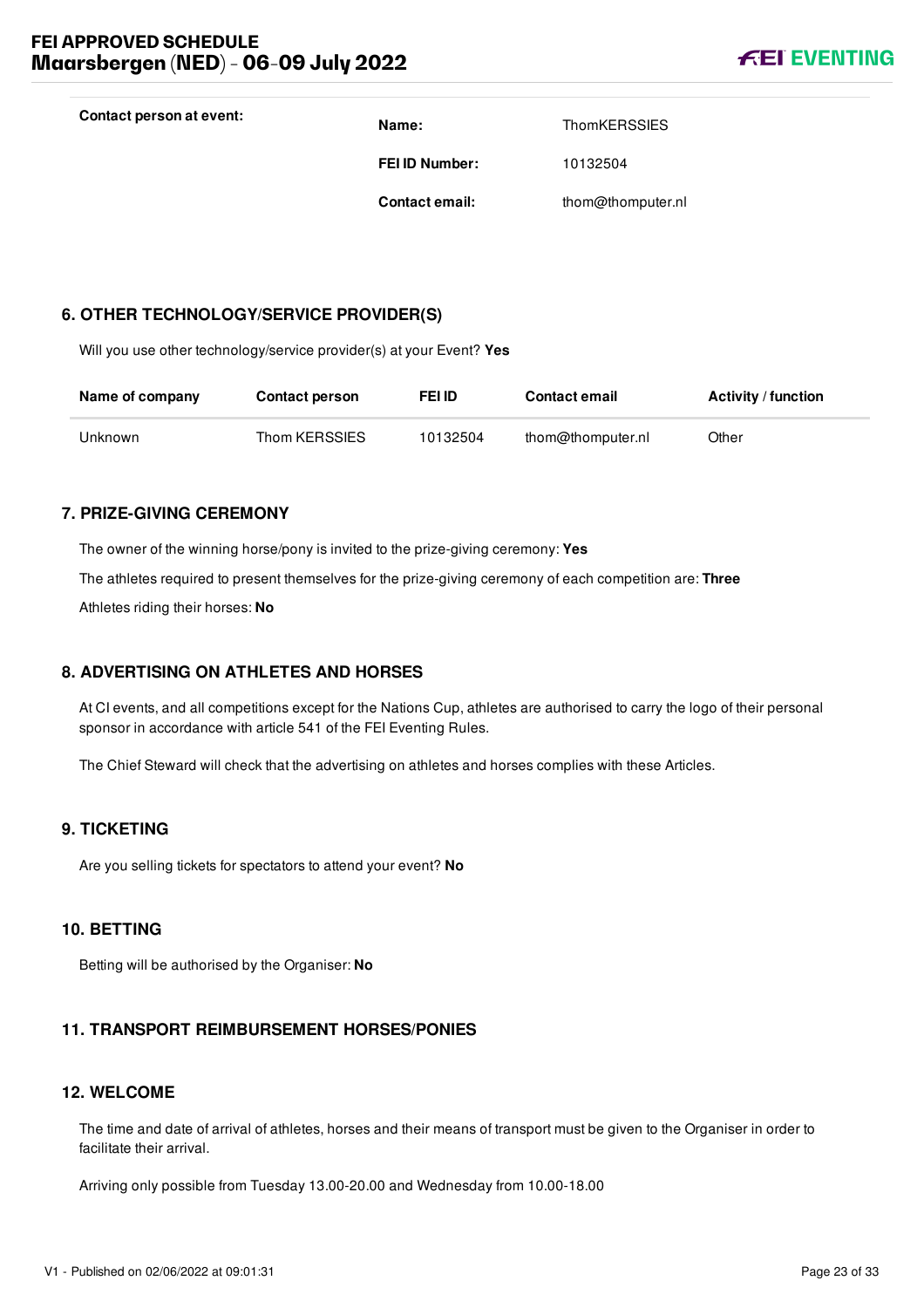# <span id="page-24-0"></span>**13. LOCAL TRANSPORTATION & ARRANGEMENTS FROM HOTEL TO SHOWGROUNDS**

Walking distance: **Yes**

Organiser shuttle service available: **No**

Public transport available: **No public transport available**

# <span id="page-24-1"></span>**14. LORRY / CARAVAN FACILITIES**

Lorry or caravan can be parked close to the stables: **Yes**

# <span id="page-24-2"></span>**15. SUSTAINABILITY**

Please consider the environment when organising an FEI Event. Please find useful information on FEI Sustainability here: <http://inside.fei.org/fei/your-role/organisers/handbook>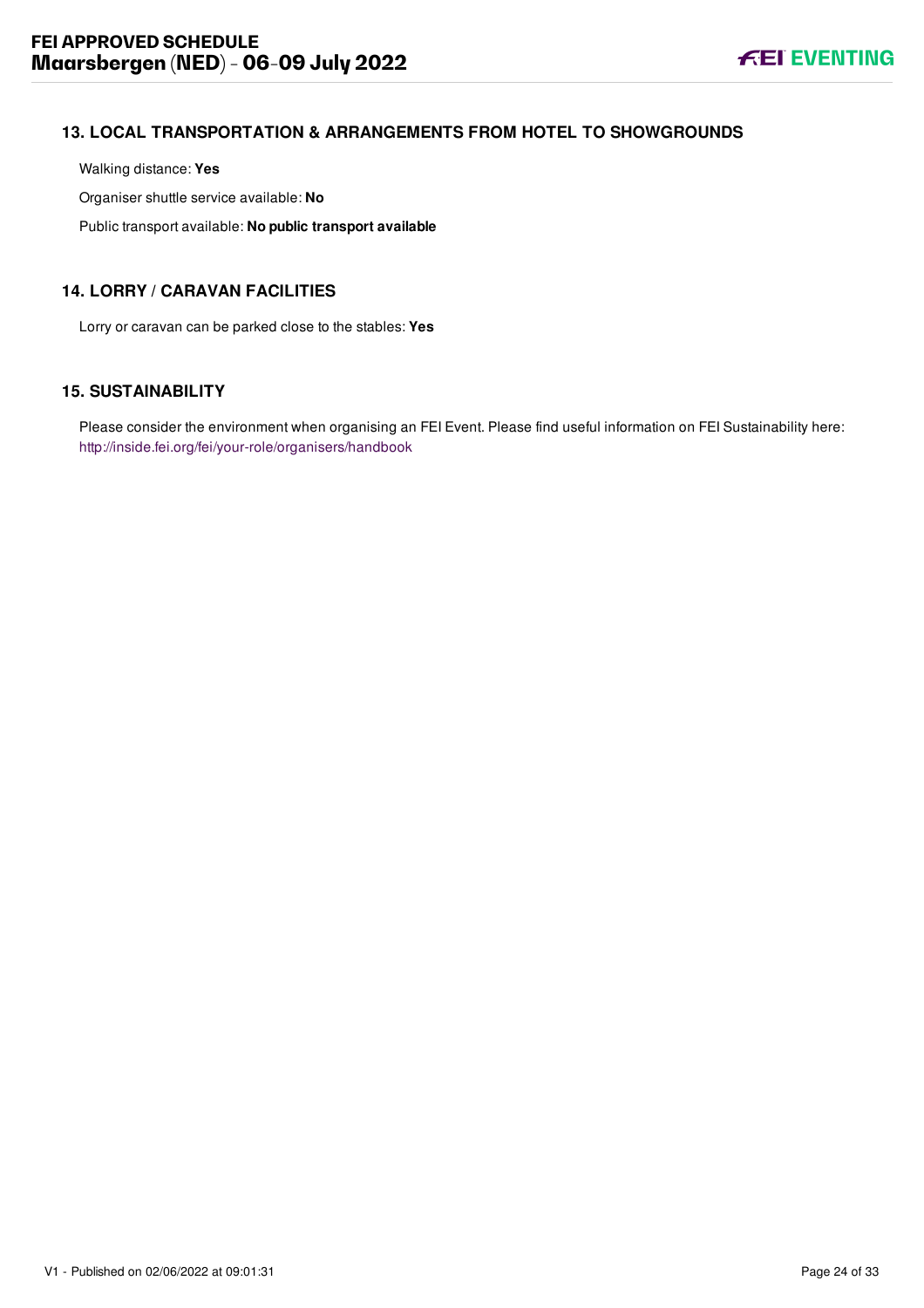# <span id="page-25-0"></span>**XII. VETERINARY MATTERS**

#### <span id="page-25-1"></span>**1. CUSTOMS FORMALITIES**

Contact details for Customs Formalities:

Not applicable

# <span id="page-25-2"></span>**2. HEALTH REQUIREMENTS**

#### **GENERAL**

In accordance with the FEI Code of Conduct for the Welfare of the Horse it is imperative that all Horses at FEI Events are physically fit and free from infectious disease before being allowed to compete.

# **ENTRY OF HORSES**

#### **Required health tests and vaccinations**

-

#### **Quarantine period**

-

#### **Specimen Import Licence applied**

-

# <span id="page-25-3"></span>**3. NATIONAL REQUIREMENTS**

## <span id="page-25-4"></span>**4. PONIES**

-

FEI Veterinary Regulations, Chapter IX: For all Pony Events, Ponies must be available for Pony Measurement if requested by the FEI.

# <span id="page-25-5"></span>**5. INJURY SURVEILLANCE**

FEI Veterinary Regulations Chapter VIII: Horses participating in FEI Events are subject to injury surveillance protocols; and in the event of fatality, a post mortem examination.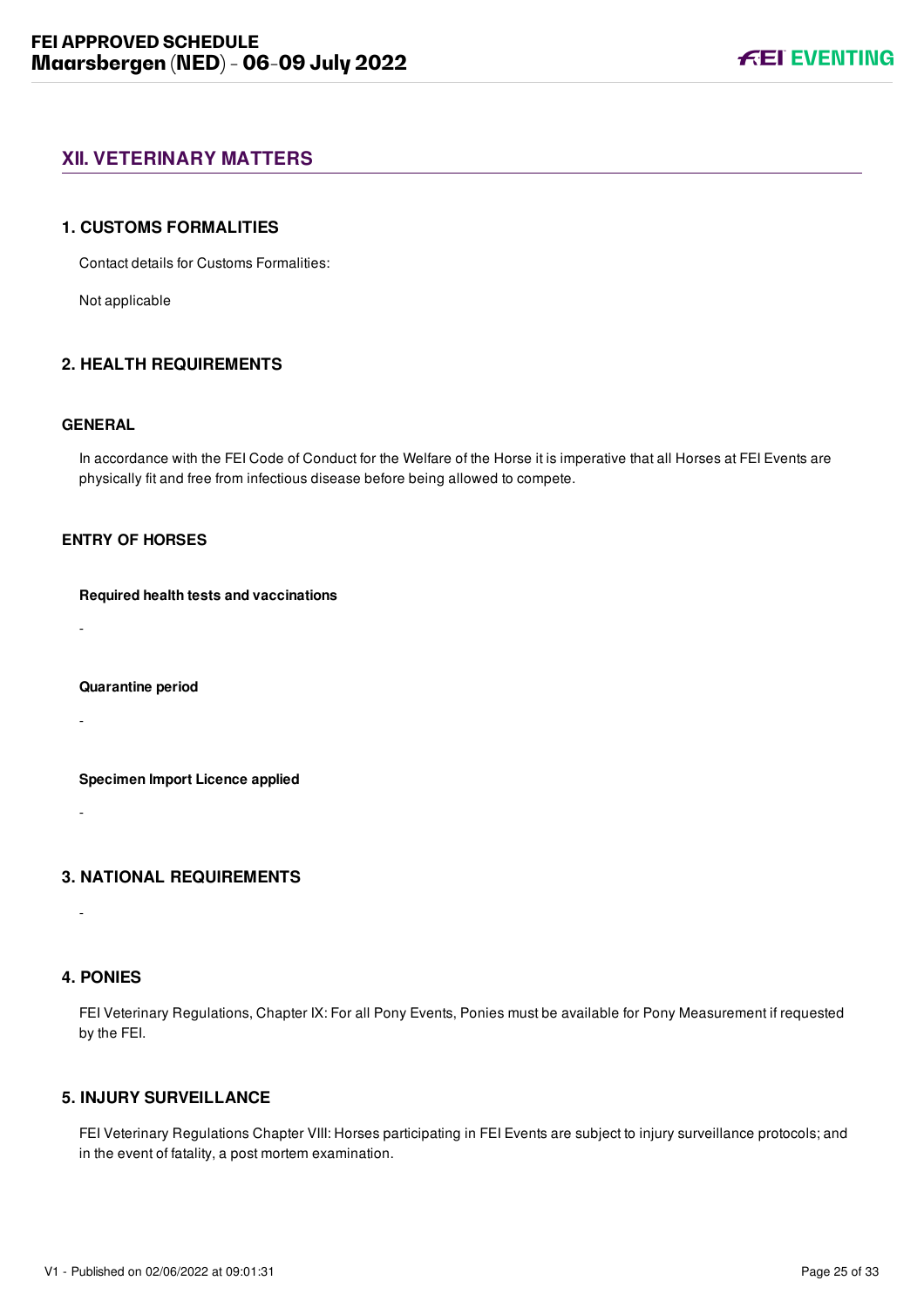# <span id="page-26-0"></span>**6. TRANSPORT OF HORSES**

Horses must be fit to travel and be transported in suitable vehicles for the transport of horses. Any government requirements for disease testing and control must be requested well in advance, to ensure that the horse is in compliance by the time of arrival at the border of the country where the Event is taking place. Athletes, or their representatives, have the responsibility to comply with national legislation in both their country of origin and the host nation of the Event. Where necessary athletes must contact local government authorities or veterinary advisors for information regarding animal health requirements and transport legislation. Within the European Union (EU), this includes EU Council Regulation (EC) No 1/2005 concerning the protection of animals during transport within the Member States of the EU.

# <span id="page-26-1"></span>**7. VENUE ARRIVAL INFORMATION & FITNESS TO COMPETE**

# <span id="page-26-2"></span>**7.1 PASSPORTS (FEI GENERAL REGULATIONS ARTICLE 137)**

For all issues relating to FEI Horse Passports/FEI Recognition Cards please contact your National Federation.All Horses competing at FEI Events must be registered with the FEI.FEI Passports or FEI Recognition Cards (for those Horses with a national passport approved by the FEI) are compulsory for FEI Events.NB: Horses entered in CIMs and in CSIP in their country of residence are not required to have an FEI Passport or FEI Recognition Card but must be properly registered with the FEI and identifiable (GRs 137.2).Athletes who do not present a Horse's Passport and/or Recognition Card, or one that is not correctly validated or fail to meet other passport requirements will be subject to Sanctions in accordance with Annex VI of the FEI Veterinary Regulations and may not be allowed to compete.NB: for Horses permanently resident in a Member State of the European Union: all Horses must have a national EU passport in compliance with EU Regulations to which a FEI Recognition card is applied. The exception to this being Horses in possession of an FEI passport which has been continually revalidated without interruption.

# <span id="page-26-3"></span>**7.2 VACCINATIONS - EQUINE INFLUENZA (FEI VETERINARY REGULATIONS ARTICLE 1003)**

Horses competing at FEI Events must comply with the requirements for Equine Influenza vaccination in accordance with the Veterinary Regulations and as summarised below.

| Vaccination       | Protocol                                                                                                                                                                | <b>Eligibility to enter venue</b>                                                                                                                      |
|-------------------|-------------------------------------------------------------------------------------------------------------------------------------------------------------------------|--------------------------------------------------------------------------------------------------------------------------------------------------------|
| Primary<br>course | 1st Vaccination: day 0<br>2nd Vaccination: day 21-92                                                                                                                    | May compete 7 days after the 2nd Vaccination                                                                                                           |
| First booster     | Within 7 months of the 2nd<br>vaccination of the Primary Course                                                                                                         | May compete for 6 months $+21$ days after the 2nd vaccination of<br>the Primary Course<br>Must not compete in the 7 days after receiving a vaccination |
| <b>Boosters</b>   | <b>MINIMUM:</b> within one year of previous<br>booster vaccination<br><b>IF COMPETING:</b> must be in the 6<br>months $+21$ days of the booster<br>previous vaccination | Must have been vaccinated within 6 months +21 days before<br>arriving at the Event Must not compete in the 7 days after<br>receiving a vaccination     |

All FEI registered Horses intending to compete at FEI Events (including CIMs) must be vaccinated against Equine Influenza in accordance with these VRs. The exception being if the applicable domestic legislation prevents the use of Equine Influenza vaccines within the relevant territory.

## <span id="page-26-4"></span>**7.3 EXAMINATION ON ARRIVAL (FEI VETERINARY REGULATIONS ARTICLE 1031)**

On arrival at an Event venue, all Horses must undergo an examination by a veterinarian to confirm their identification from their passport and micro-chip ID (where present), their vaccination status and general health. To protect all horses attending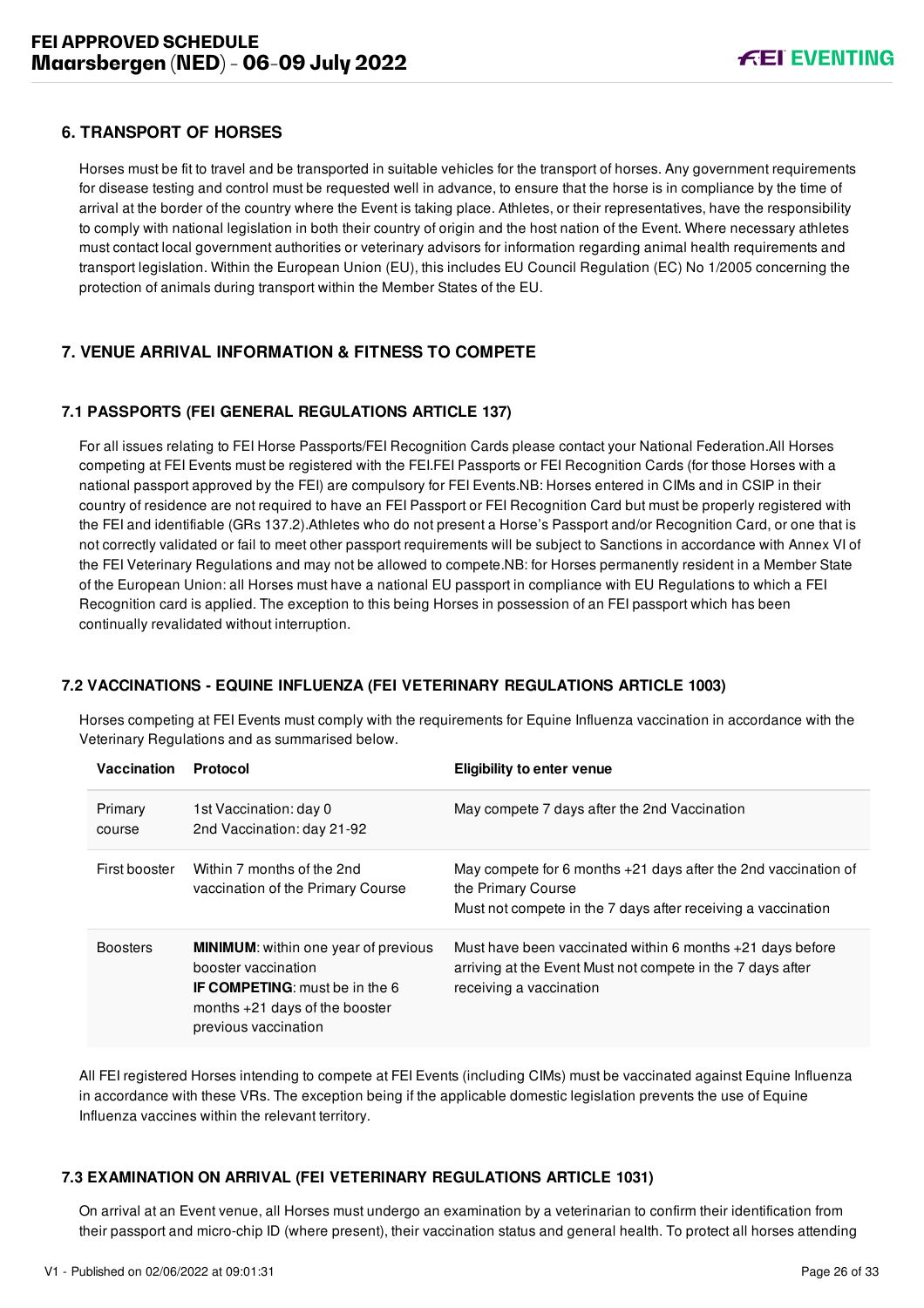# **FEI APPROVED SCHEDULE Maarsbergen (NED) - 06-09 July 2022**



events, any Horse with a questionable health status concerning vaccination, disease or other concerns, must be stabled within the isolation facilities provided by the Organising Committee pending a decision on entering the venue. Persons Responsible must fulfil the Horse Health Requirements via the FEI HorseApp in advance of the event which will be checked at the Examination on Arrival.

# <span id="page-27-0"></span>**7.4 HORSE INSPECTIONS (FEI VETERINARY REGULATIONS ARTICLES 1034-1042)**

All Horses will be assessed for their fitness to compete during the Horse Inspection. Any Horse demonstrating questionable fitness may be referred to the Holding Box for further veterinary examination. Horses not deemed fit to compete by the Inspection Panel will not be permitted to compete.

# <span id="page-27-1"></span>**7.5 LIMB SENSITIVITY EXAMINATION (FEI VETERINARY REGULATIONS ARTICLE 1048-1053)**

All Horses are subject to examination under the protocol for abnormal limb sensitivity throughout the period of an Event, including, but not limited to, between rounds and before the Jump Off. Horses may be examined once or on multiple occasions during the Period of an Event.Horses may be selected for examination under the protocol randomly or they may be targeted. All Horses selected to be tested must submit promptly to the examination or are subject to immediate disqualification. There is no obligation to examine any specific number of Horses at an Event.

# <span id="page-27-2"></span>**8. EQUINE ANTI-DOPING AND CONTROLLED MEDICATION PROGRAMME (EADCMP)**

# <span id="page-27-3"></span>**8.1 SAMPLING (FEI VETERINARY REGULATIONS CHAPTER VII)**

All horses competing at FEI Events may be subject to sampling for the presence of Prohibited Substances in accordance with the Anti-Doping and Controlled Medication Regulations (EADCMRs). Horses may be selected for sampling in accordance with obligatory testing, targeted or random sampling procedures. Refer to FEI Financial Charges for details of fees relating to Equine and Human Anti-Doping program (EADCMP), which OCs/NFs have the right to charge to the athlete (applicable for all FEI events worldwide).

## <span id="page-27-4"></span>**8.2 ELECTIVE TESTING (FEI VETERINARY REGULATIONS ARTICLES 1057 AND 1058)**

Elective Testing may be carried out prior to an Event to check for the presence of prohibited substances. Please refer to <https://inside.fei.org/fei/cleansport/horses>for information and details.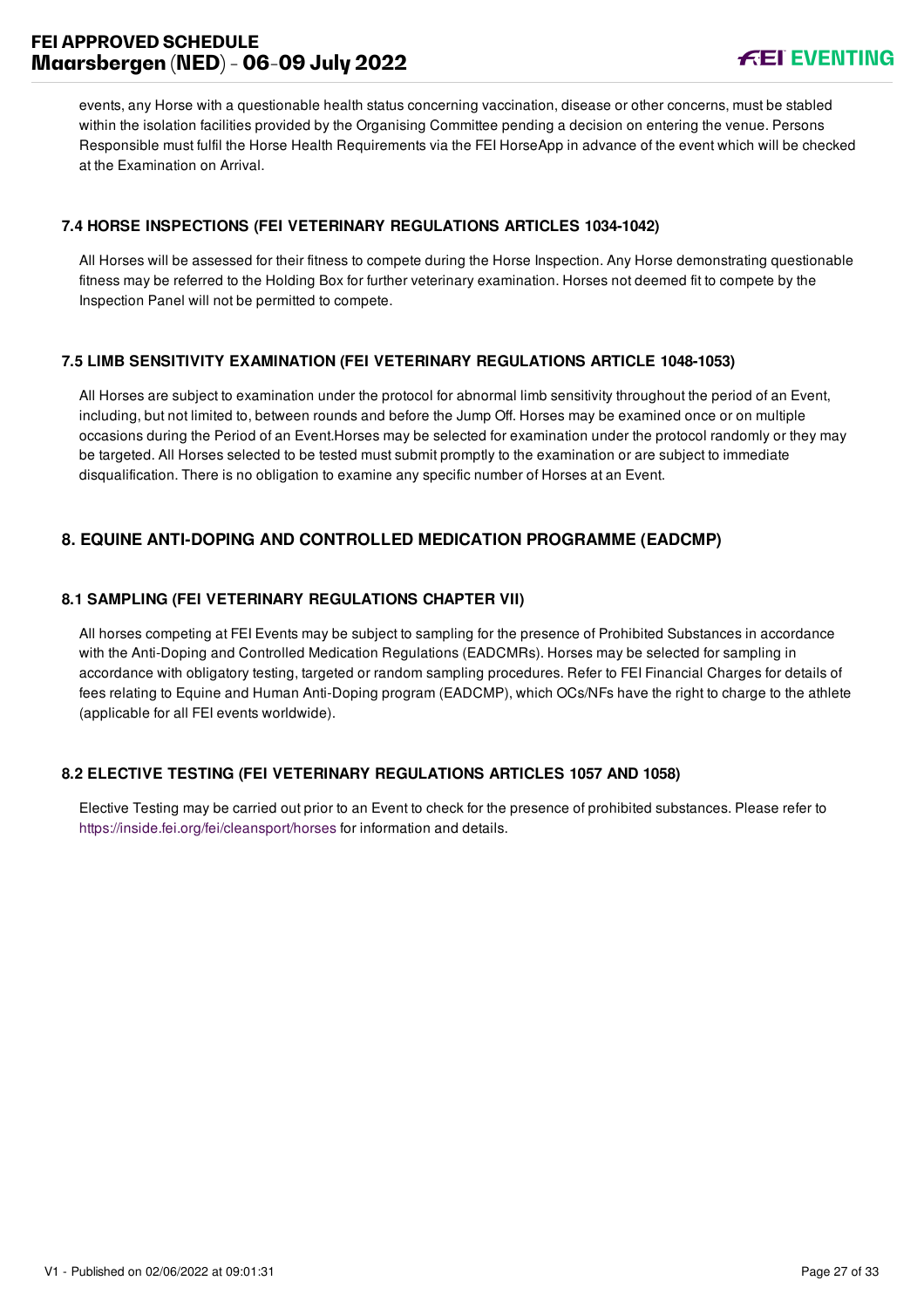# <span id="page-28-0"></span>**XIII. HUMAN ANTI-DOPING**

Athletes can be tested at any FEI Event, by the FEI or by other Anti-Doping Organisations with Testing jurisdiction. Organisers will have the responsibility to provide facilities and staff/volunteers to facilitate such Testing if requested by the FEI as outlined in article 22.3 of the FEIs' Anti-doping Rules for Human Athletes (ADRHA).

The ADRHA rules are published on the FEI's website at [http://inside.fei.org/content/anti-doping-rules.](http://inside.fei.org/content/anti-doping-rules)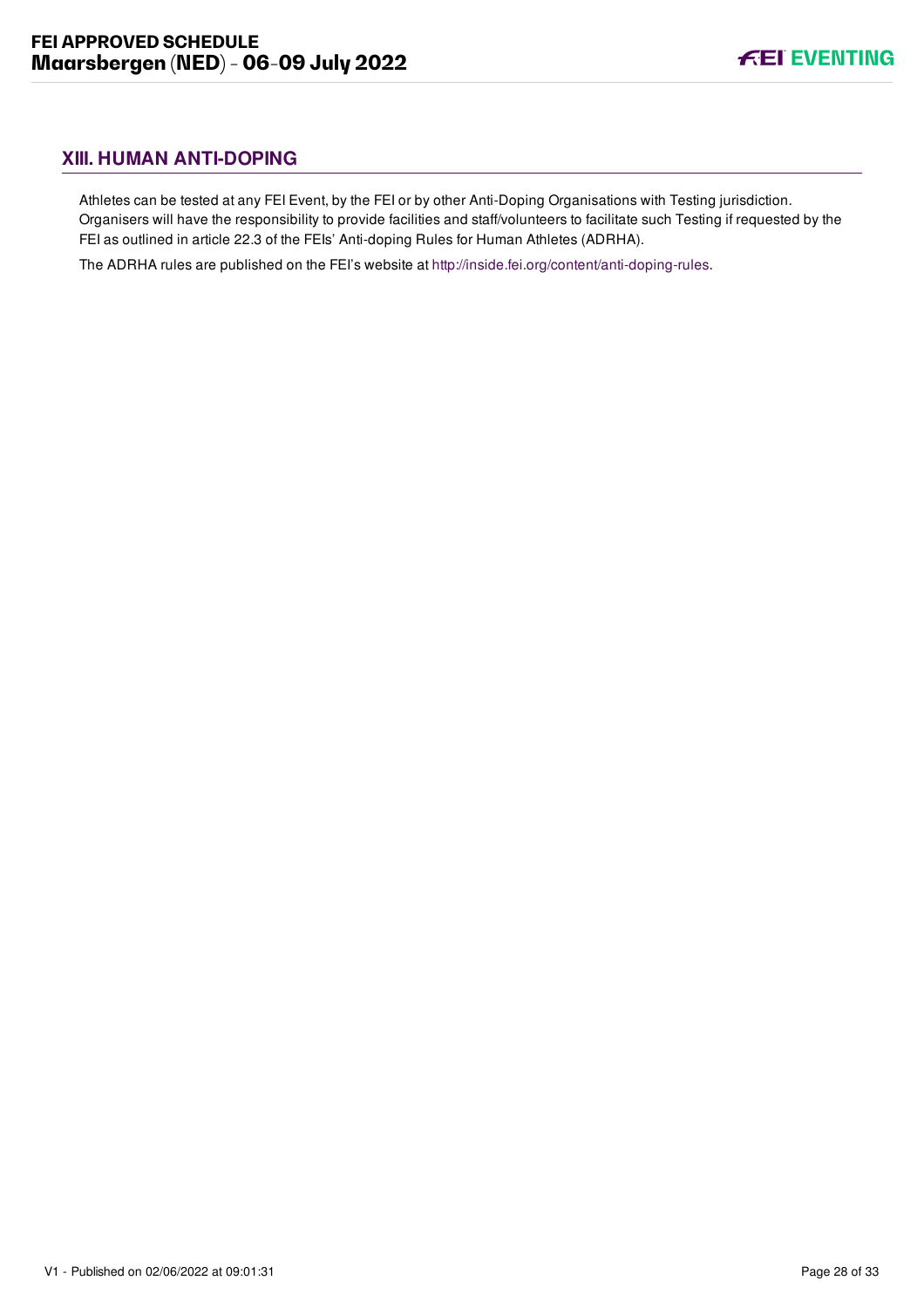# <span id="page-29-0"></span>**XIV. ADDITIONAL INFORMATION**

# <span id="page-29-1"></span>**1. THE FEI POLICY FOR ENHANCED COMPETITION SAFETY DURING THE COVID-19 PANDEMIC**

[The FEI Policy for Enhanced Competition Safety during the Covid-19 Pandemic \("Policy"\) \(https://inside.fei.org/fei/covid-](https://inside.fei.org/fei/covid-19/return-to-play/policy-tools)19/return-to-play/policy-tools) is mandatory and applies for any FEI Event taking place **as of 1 July 2020**. The Policy has been developed based on currently accepted best practices by the WHO and US Center for Disease Control (CDC) and will be continually reviewed and updated as more information becomes available. It is not intended to replace the applicable guidance and policies from domestic government and health authorities, but to supplement their recommendations with sport specific considerations.

The OC shall submit the risk assessment and mitigation plan (including name and contact details of the person in charge) to the FEI as an annex to the Event Schedule, **at the latest ten (10) working days before the event's deadline for Definite Entries**.

Events for which the FEI has not received the documented risk assessment and mitigation measures plan in accordance with article 2.1.g) of the Policy **will be removed from the FEI calendar** in accordance with Article 112.3 of the FEI General Regulations.

#### ASSUMPTION OF RISK / WAIVER OF LIABILITY

In consideration of being allowed to participate in the Event and related activities, all Participants (as defined in the Policy) acknowledge, appreciate, and agree that:

- 1. Participation includes possible exposure to and illness from infectious diseases including but not limited to COVID-19. While particular rules and personal discipline may reduce this risk, the risk of serious illness and death does exist; and,
- 2. The Participants knowingly and freely assume all such risks, both known and unknown, even if arising from the negligence of the OC or others, and assume full responsibility for their participation; and,
- 3. The Participants willingly agree to comply with the stated and customary terms and conditions for participation as regards protection against infectious diseases. If, however, a Participant observes any unusual or significant hazard during his/her presence or participation, the Participant will remove himself/herself from participation and bring such to the attention of the nearest official immediately; and,
- 4. The Participants, for themselves and on behalf of their heirs, assigns, personal representatives and next of kin, HEREBY RELEASE AND HOLD HARMLESS THE OC AND THE FEI, their officers, officials, agents, and/or employees, other participants, sponsoring agencies, sponsors, advertisers, and if applicable, owners and lessors of premises used to conduct the event ("RELEASEES"), WITH RESPECT TO ANY AND ALL ILLNESS, DISABILITY, DEATH, or loss or damage to person or property, WHETHER ARISING FROM THE NEGLIGENCE OF RELEASEES OR OTHERWISE, to the fullest extent permitted by law.

The Participants confirm to have read this release of liability and assumption of risk agreement, fully understand its terms, understand that they have given up substantial rights.

# <span id="page-29-2"></span>**2. MEDICAL INFORMATION FORM FOR ARMBANDS**

#### Declaration of medical condition

Athletes with medical conditions that may be relevant in the case of a medical emergency are responsible, at every Event when riding, for wearing a medical data carrier\* from a system provider able to communicate information at least in English. Alternatively (and at the minimum) a medical armband of good quality can be used. Athletes who chose to wear an armband [should download and fill the form available for this purpose on the FEI's website http://inside.fei.org/fei/your](http://inside.fei.org/fei/your-role/officials/eventing/forms)role/officials/eventing/forms.

*\* Medical data carrier (also called "medical identification tag"): small emblem or tag worn on a bracelet, neck chain, or on the clothing, intended to alert paramedics/physicians/ first responders that the wearer has an important medical condition.*

Conditions that are relevant include recent head injury, serious past injuries/surgery, chronic health problems such as diabetes, long-term medications and allergies. If in doubt, the athlete should discuss this with his own treating physician."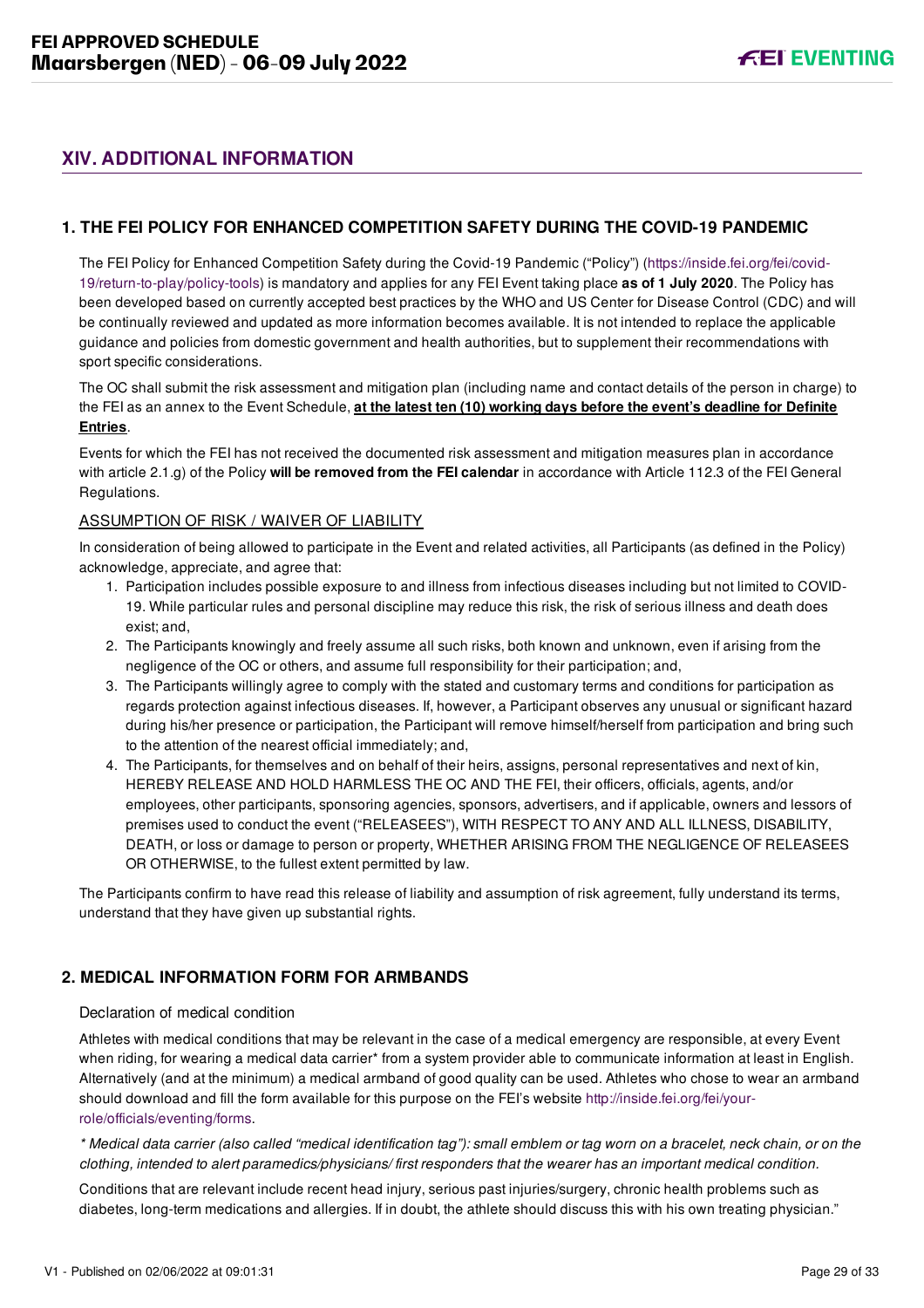# <span id="page-30-0"></span>**3. INSURANCES AND NATIONAL REQUIREMENTS**

Equestrian sports involve inherent dangerous risks. To the greatest extent permitted by law, the FEI and the FEI Event Organiser shall NOT be liable for any damages relating to loss of property or injury of any kind to Athletes, Owners, Support Personnel or Horses at or in connection with an FEI Event and the FEI expressly excludes all such liability.

# <span id="page-30-1"></span>**3.1 ATHLETES, OWNERS AND SUPPORT PERSONNEL**

#### **3.1.1 Personal accident and health insurance**

It is your responsibility as an Athlete/Owner/ Support Personnel to ensure that you have adequate personal accident insurance in place to cover your participation at FEI Events and in particular to insure against any personal injury or medical expenses arising from an accident, injury or illness which may occur at a FEI Event.

You should check with your National Federation to confirm if your National Federation's insurance policy (if any) covers personal accidents and/or illnesses, which may occur when you are attending at/participating in FEI Events.

If your National Federation does not have a personal accident/health insurance policy or if the National Federation's insurance policy does not cover personal accident or health claims, then you should obtain your own personal accident and health insurance policy to cover your attendance/participation at FEI Events.

#### **3.1.2 Press equipment**

Press equipment and other items left in the Press workroom, Press lockers, the Press Tribune or anywhere on the showgrounds are left entirely at the owner's risk. The Organising Committee does not accept any responsibility for any loss or damage to such equipment or items. Members of the Press are advised not to leave any equipment or personal items unattended.

#### **3.1.3 Personal property insurance**

You should also ensure that you are insured against property loss, theft or damage, which may occur at an FEI Event.

Again, the advice is to check with your National Federation to confirm if they have an insurance policy in place, which would cover you in case of such property loss, theft or damage. If not, then you should obtain your own personal property insurance to cover such situations.

#### <span id="page-30-2"></span>**3.2 ATHLETES AND OWNERS**

#### **3.2.1 Third party liability insurance**

As an Athlete/Owner you are personally responsible for damages to third parties caused by you, your employees, Support Personnel, your agents or your Horses. You are, therefore, strongly advised to take out third-party liability insurance providing full coverage in relation to FEI Events at home and abroad, and to keep the policy up to date.

The FEI and the Organiser will NOT be responsible for any damage caused to third parties by you, your employees, Support Personnel, your agents or your Horses.

#### **3.2.2 Additional liability information**

No additional information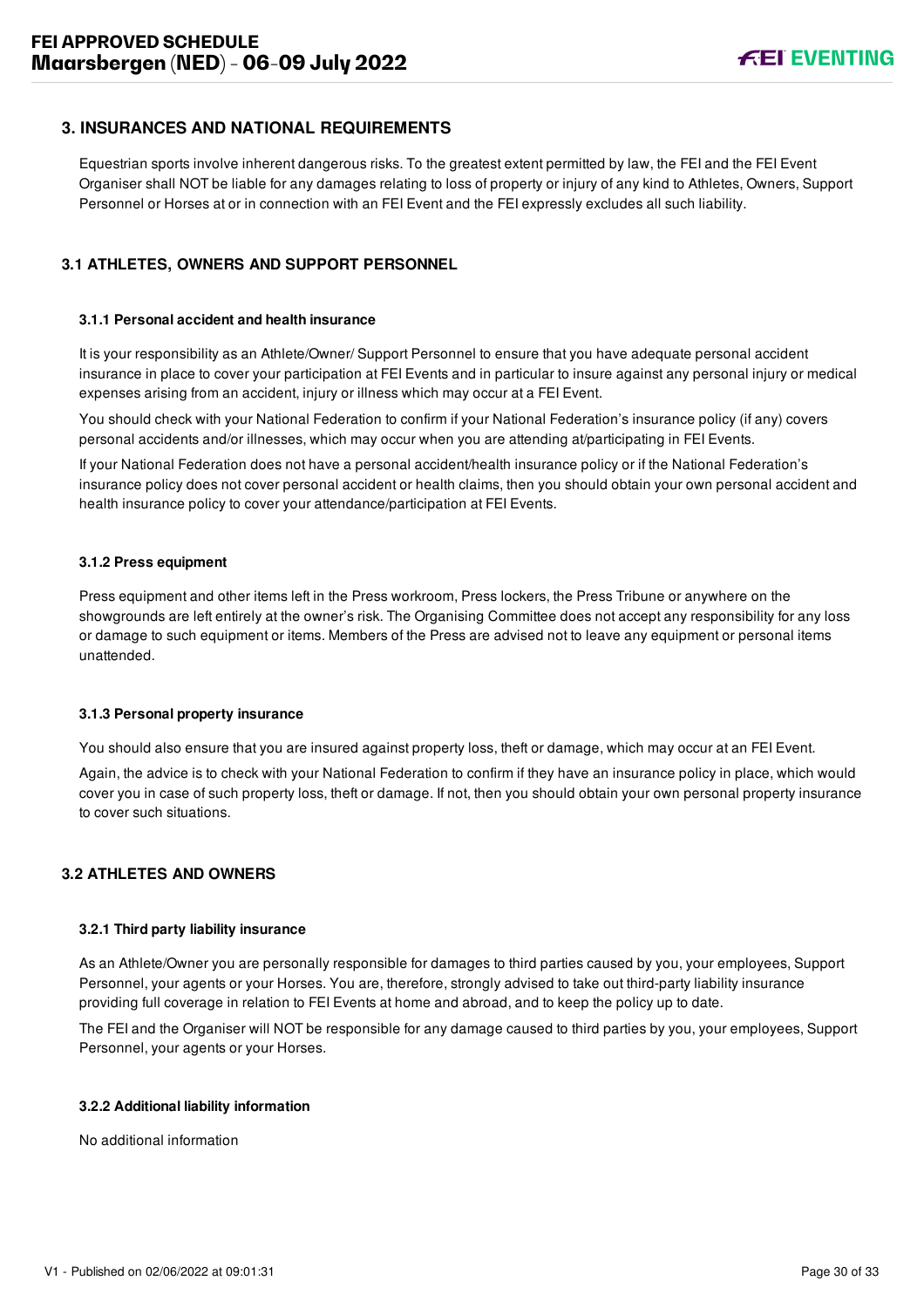#### **3.2.3 Horse insurance**

As an Owner you should ensure that your Horses are adequately insured against any injuries or illnesses they may sustain while participating at a FEI Event.

#### <span id="page-31-0"></span>**4. PROTESTS / APPEALS**

To be valid, all Protests and Appeals must be made in writing and accompanied by a deposit of CHF 150.- or equivalent, as [mentioned in the FEI General Regulations \(Art. 161-162\) available at the following link: https://inside.fei.org/content/general](https://inside.fei.org/content/general-regs-statutes)regs-statutes.

#### <span id="page-31-1"></span>**5. DISPUTES**

In the event of any discussion concerning the interpretation of the schedule (in translated languages), the English version will be decisive.

# <span id="page-31-2"></span>**6. MODIFICATION TO SCHEDULE**

In exceptional circumstances, together with the approval of Chefs d'Equipe, host NF delegate, if any, and the Ground Jury, the Organiser may change the schedule in order to clarify any matter arising from an omission or due to unforeseen circumstances. Any such changes must be notified to all athletes and officials as soon as possible and they must be reported to the FEI Secretary General by the Technical Delegate.

## <span id="page-31-3"></span>**7. ADDITIONAL INFORMATION FROM THE ORGANISER**

No additional information

#### <span id="page-31-4"></span>**8. MINIMUM AGE LIMITATION**

| Level       | <b>Athletes</b> | <b>Horses</b> |
|-------------|-----------------|---------------|
| $1^*$       | 12              | 5             |
| $2^*$       | 14              | 6             |
| $3^*$       | 16              | 6             |
| $4^*$       | 18              | 7             |
| $5* + CH4*$ | 18              | 8             |

#### <span id="page-31-5"></span>**9. PRIZE MONEY DISTRIBUTION**

#### **IMPORTANT**

**The total amount of prize money shown for each Competition in the schedule must be distributed. (FEI General Regulations articles 127 and 128)**

The value of the **1st prize must not exceed 1/3 of the total prize money** distributed for the competition. The minimum number of prizes offered for each competition must be allocated on the basis of one prize for every commenced four Athletes, with a minimum of five prizes.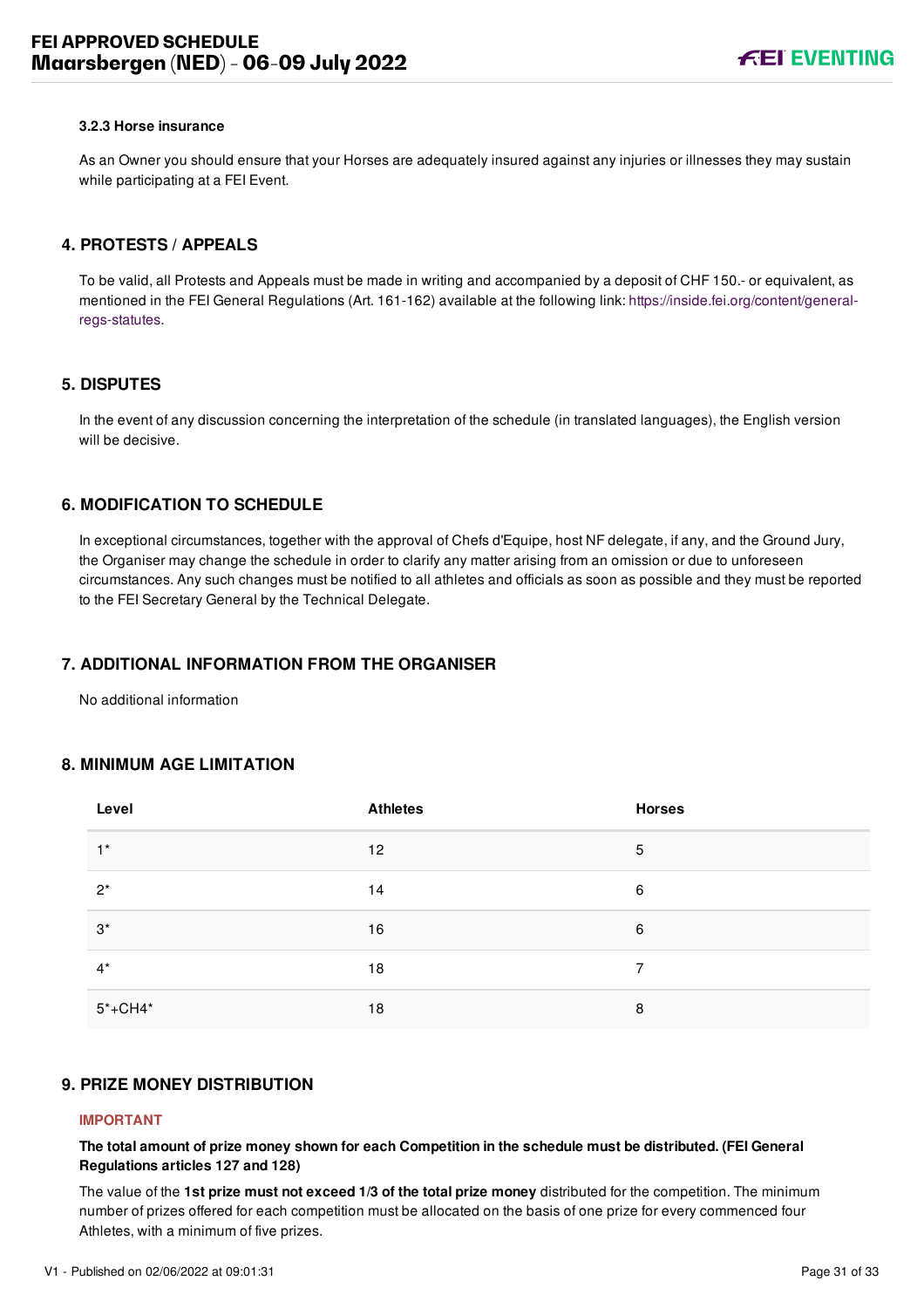#### **DEDUCTIONS FROM PRIZE MONEY AT COMPETITIONS**

**Full details of any deductions from prize money must be outlined in the schedule. This includes government taxes. If it is necessary for Organisers to deduct such taxes, they must provide participants with an official form indicating the amount of tax deducted.**

**The tax form must be provided to the athletes upon arrival and returned to the Organiser prior to departing.**